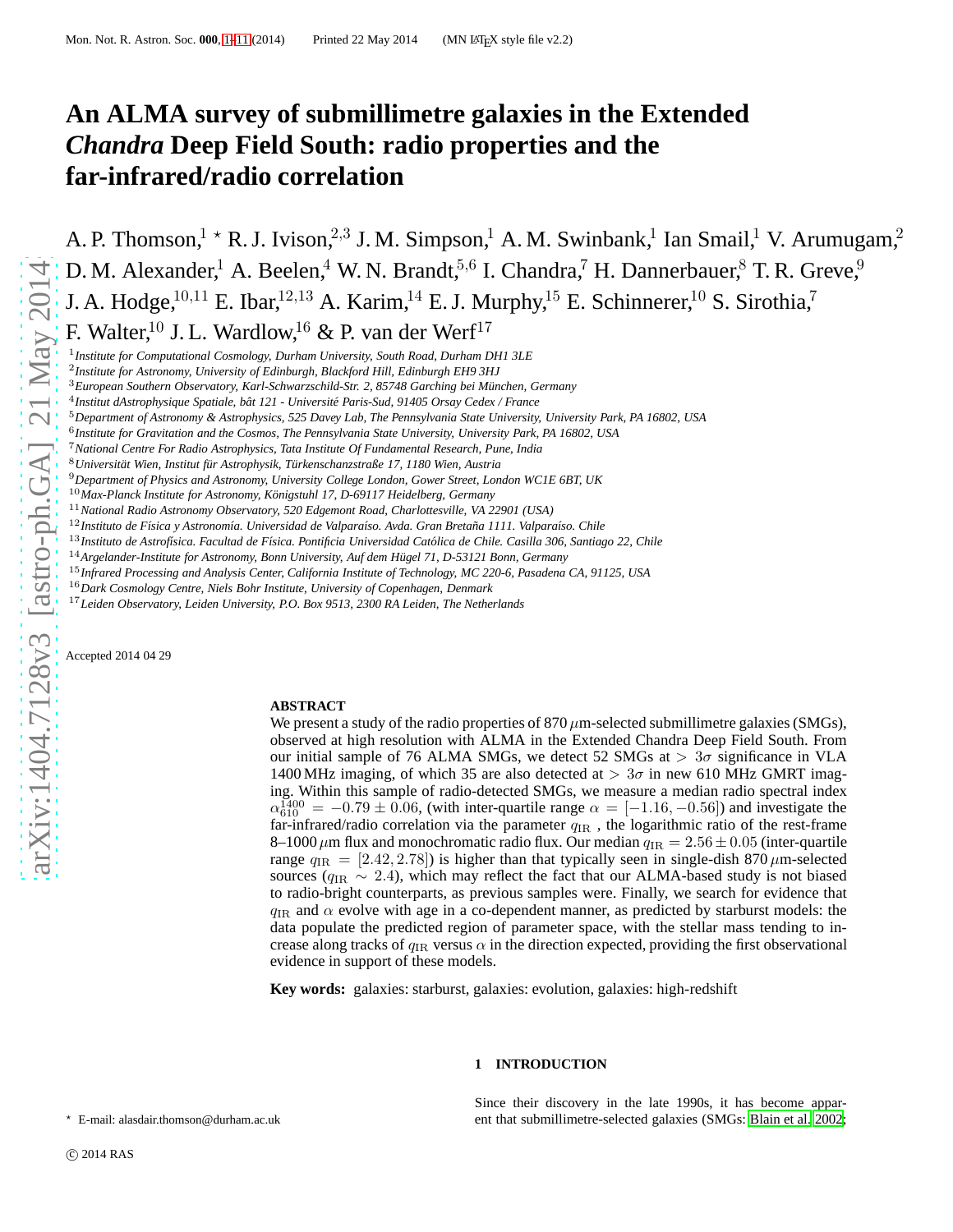[Casey et al. 2013](#page-9-1)) are massive, high-redshift ( $z \sim 2$ ), far-infrared luminous ( $L_{\text{IR}} \geq 10^{12} \text{ L}_{\odot}$ ) galaxies, which host prodigious dustenshrouded starbursts with star-formation rates (SFR) as high as  $\sim 10^3 \,\mathrm{M}_{\odot} \,\mathrm{yr}^{-1}$ . SMGs are a thousand times more numerous at z ∼ 2 than are similarly (ultra-)luminous infrared galaxies at z ∼ 0 (ULIRGs: [Sanders & Mirabel 1996](#page-10-0)), and are believed to account for a significant fraction  $(2, 20\%)$  of the star formation rate density at  $z \sim 2$  (e.g. [Hughes et al. 1998;](#page-9-2) [Casey et al.](#page-9-1) [2013](#page-9-1); [Swinbank et al. 2014](#page-10-1)). Nevertheless, detailed understanding of SMGs and the role they play in the build-up of stellar mass in the Universe has proven challenging, due largely to a combination of the poor angular resolution (and the resulting high confusion noise) of the single dish maps in which SMGs are first detected, and to the faintness of SMGs in bands other than the submillimetre, both of which make robust and unambiguous identification of counterparts at other wavelengths difficult.

Radio imaging has provided one means of identifying samples of SMGs at high-angular resolution (e.g. [Ivison et al. 1998;](#page-9-3) [Smail et al. 2000](#page-10-2)), via the assumption that they obey the observed correlation between far-infrared (far-IR) and radio luminosities seen in star-forming galaxies (e.g. [de Jong et al. 1985;](#page-9-4) [Appleton et al. 2004](#page-9-5)). This far-IR/radio correlation (FIRRC) is believed to arise due to a balance between two key processes in the lives of massive ( $M > 8$  M<sub>☉</sub>) stars: emission in the farinfrared is produced when their UV/optical photons are absorbed and reprocessed by dust, while the radio luminosity is powered predominantly via synchrotron emission of cosmic ray electrons and positrons, caught in the magnetic fields of supernova remnants, formed when these same massive stars die [\(Voelk 1989;](#page-10-3) [Lacki & Thompson 2010\)](#page-9-6). Balance is achieved between these two emission processes when the duration of the starburst exceeds the typical lifetimes of these massive stars  $(> 10$  Myr).

The tightness of the FIRRC has made it a valuable tool in the study of galaxy evolution, having been used: (i) to estimate the SFR of dusty nuclear starbursts [\(Condon 1992](#page-9-7)); (ii) as an ageestimator for starbursting galaxies, based on whether they show excess infrared or radio emission [\(Bressan et al. 2002](#page-9-8)); (iii) as a means of searching for radio-excess AGN [\(Donley et al. 2005;](#page-9-9) [Del Moro et al. 2013\)](#page-9-10); and (iv) as a very crude redshift estimator (SMGs: [Carilli & Yun 1999](#page-9-11)).

In recent years, efforts have been made to push studies of the FIRRC to higher redshifts, and in particular, to test whether, it evolves with redshift (e.g. [Garrett 2002;](#page-9-12) [Boyle](#page-9-13) et al. [2007](#page-9-13); [Ibar et al. 2008;](#page-9-14) [Seymour et al. 2009](#page-10-4); [Sargent et al. 2010;](#page-10-5) [Bourne et al. 2011;](#page-9-15) [Barger et al. 2012](#page-9-16)), as may be expected given the dependence of the inverse Compton cooling rate on the temperature of the Cosmic Microwave Background [\(Carilli & Yun 1999;](#page-9-11) [Schleicher & Beck 2013](#page-10-6)). Notably, [Ivison et al. \(2010a\)](#page-9-17) studied the evolution with redshift of the logarithmic ratio

$$
q_{\rm IR} = \log_{10} \left[ \frac{S_{\rm IR}}{3.75 \times 10^{12} \,\rm W \, m^{-2}} \times \frac{\rm W \, m^{-2} \, Hz^{-1}}{S_{1.4 \,\rm GHz}} \right] \tag{1}
$$

where  $S_{IR}$  is the rest-frame 8-1000 $\mu$ m flux and  $S_{1.4\text{GHz}}$  is the restframe 1.4-GHz flux density, finding a modest evolution  $q_{\text{IR}} \propto (1+\text{m})$ z)<sup> $\gamma$ </sup> with  $\gamma = -0.15 \pm 0.03$ , (later revised to  $\gamma = -0.26 \pm 0.07$ as *Herschel* data became available; [Ivison et al. 2010b](#page-9-18)).

These studies have, however, suffered from several limitations. Firstly, as noted above, the poor angular resolution ( $\sim 10-$ 20′′) of the single-dish submillimetre maps in which SMGs are first detected makes it difficult to locate the starburst which powers their prodigious far-IR emission, and has the potential to blend several distinct sources, leading to over-estimation of the far-infrared luminosities of any identified counterparts (e.g. [Hodge et al.](#page-9-19) [2013](#page-9-19)). Secondly, the use of radio IDs to locate counterparts to submillimetre sources introduces a strong bias towards those sources which happen to be radio-luminous, and additionally introduces a redshift bias due to the strong K-correction experienced in the radio bands. Thirdly, in order to determine the radio luminosities of galaxies, it is necessary to  $K$ -correct the observed flux densities assuming  $S_{\nu} \propto \nu^{\alpha}$ , where the spectral index  $\alpha$  is typically unconstrained. While  $\alpha = -0.7$  or  $-0.8$  is commonly assumed (based on the measurements of [Ibar et al. 2010](#page-9-20)), steep spectra ( $\alpha < -1.0$ ) are sometimes seen in early-stage mergers, and flat or inverted spectra  $(\alpha > 0)$  can be associated with the large free-free optical depths of fully coalesced mergers (e.g. [Murphy 2013](#page-9-21)), or with dominant, strongly synchrotron self-absorbed AGN [\(Kaiser 2006](#page-9-22)). Hence the assumption of a single radio spectral index for all SMGs is a simplification which may bias the interpretation of the FIRRC.

In this paper, we circumvent these limitations by bringing together high-angular resolution  $870 \mu m$  observations from the Atacama Large Millimeter Array (ALMA), 1.4 GHz observations from the Karl G. Jansky Very Large Array (VLA) and new 610 MHz Giant Metre-Wave Radio Telescope (GMRT) observations covering the Extended *Chandra* Deep Field South (ECDFS). The ALMA observations allow us to obtain precise positions for a sample of SMGs, allowing us to unambiguously identify their radio counterparts without reliance on statistical associations to mid-IR/radio counterparts. We then combine the two radio maps to determine individual spectral indices for these SMGs, allowing us to individually  $K$ -correct their observed radio flux densities (without having to assume an average spectral index), and thus measure  $q_{IR}$  for a sample of SMGs free from the biases inherent in using prior radioidentified counterparts. Throughout this paper, we use a cosmology with  $H_0 = 71 \text{ km s}^{-1} \text{ Mpc}^{-1}$ ,  $\Omega_{\text{m}} = 0.27$ , and  $\Omega_{\Lambda} = 0.73$ , which gives an angular scale of 8.5 kpc arcsec<sup>-1</sup> at  $z = 2$ .

#### **2 OBSERVATIONS AND SAMPLE SELECTION**

#### **2.1 ALMA 870-**µ**m observations**

These observations were presented in [Hodge et al. \(2013](#page-9-19)), in which detailed descriptions of the data reduction and imaging are given. Briefly, we observed 122 of the 126 known submillimetre sources from the LABOCA ECDFS (LESS) survey of [Weiß et al. \(2009](#page-10-7)) with ALMA's Band 7 receivers (870- $\mu$ m) in Cycle 0, between 2011 October 18 – November 3. With ∼ 15 antennas available for each track, and using CLEAN with natural weighting, we achieve a typical synthesized beam of  $\sim 1.6 \times 1.2$ ", and with on-source integration times of ∼ 120 s per source, reach a typical RMS sensitivity of  $\sigma \sim 0.4$  mJy beam<sup>-1</sup>, some 3× deeper and with a beam area 200× smaller than the original single-dish LESS observations.

Of these 122 ALMA maps, 88 have a primary beam corrected RMS  $<$  0.6 mJy and a beam axial ratio  $<$  2.0. We extract 99 SMGs at  $S/N > 3.5$  from 69 of these 88 maps – the ALESS MAIN sample – while 17 of the maps (20%) contain no ALMA counterpart, most likely due to multiplicity effects (see [Karim et al. 2013;](#page-9-23) [Hodge et al. 2013\)](#page-9-19).

# **2.2 GMRT 610-MHz observations**

GMRT observations of the ECDFS were obtained between 2009 October and 2010 February. During eleven ∼6.5 hr sessions we ob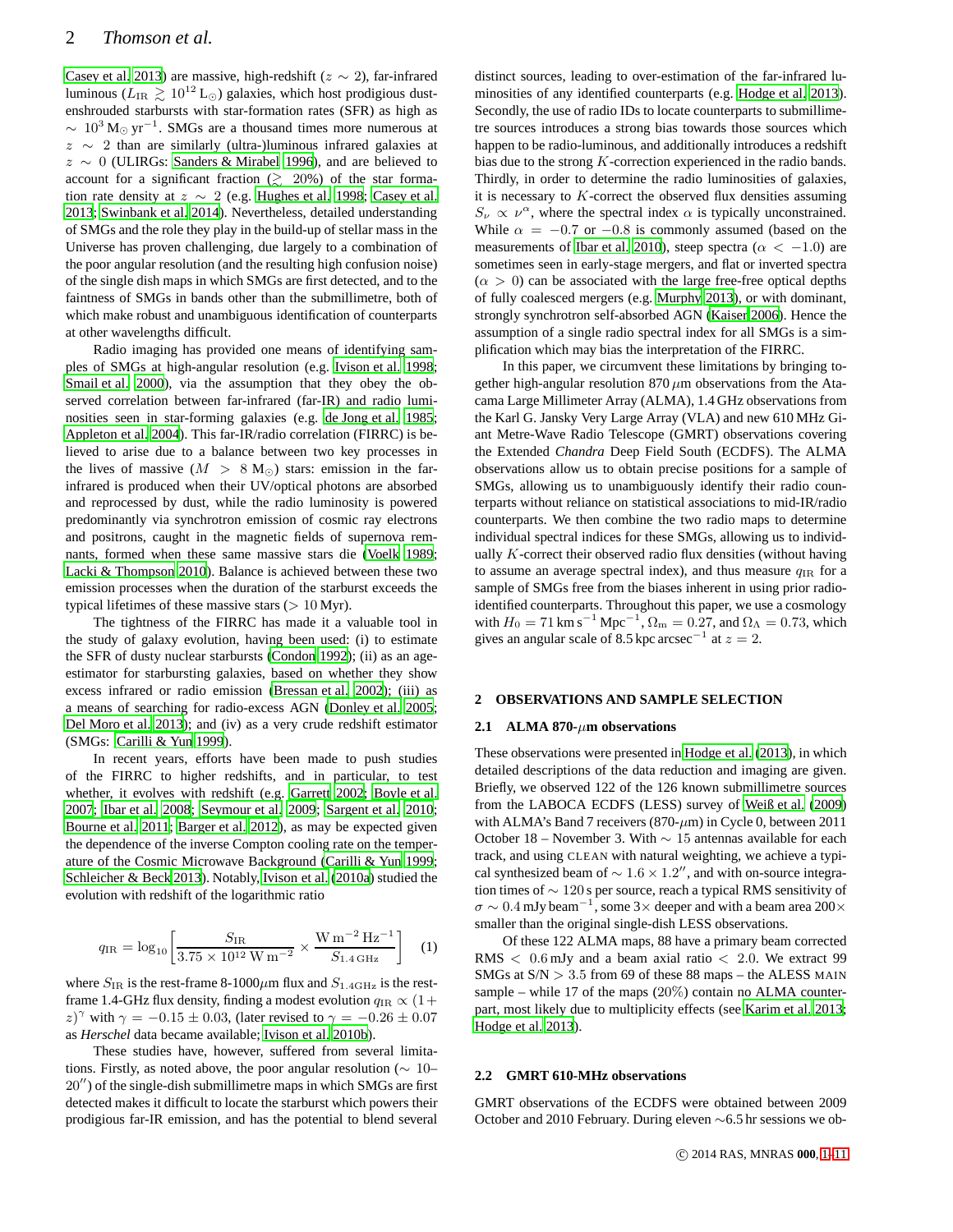served six positions, placed equidistant on a circle of radius 0.2 deg, centred on  $03h\,32m\,28.0s\ -27°\,48'30''$  (J 2000). The total bandwidth was 32 MHz, split into 512 channels, centred at 610 MHz, recording RR and LL polarisations with a time resolution of 2 s.

Data reduction was accomplished using AIPS. 3C 48 or 3C 147 were used to calibrate the bandpass and set the flux-density scale; 0240−231 was used to track the complex gain. Data corrupted by radio-frequency interference (RFI) were excised using channel- and time-based flagging. The final mosaiced image, made using the WPROJECT algorithm after several rounds of selfcalibration in phase, and one round of self-calibration in amplitude, reaches an RMS sensitivity of  $45 \,\mu\text{Jy}\,\text{beam}^{-1}$  over  $70' \times 70'$ , encompassing the positions of all 99 ALESS MAIN SMGs. Multiple facets were created using the wide-field Clark CLEAN algorithm with Briggs weighting (RMODE = 'norm', ROBUST = 0). The synthesised beam measured  $4.4'' \times 3.0''$  at position angle,  $24.3^{\circ}$ .

#### **2.3 VLA 1.4-GHz observations**

We rely on data from the VLA 1.4-GHz Survey of the ECDFS DR2 [\(Miller et al. 2013\)](#page-9-24), a re-reduction of the same 250 h of Aconfiguration data taken from 2007 June – September as were used by [Biggs et al. \(2011](#page-9-25)) to produce the first deep radio catalogue of ECDFS. This updated map covers an area of a third of a square degree, and reaches an RMS sensitivity at the centre of the field of 6 $\mu$ Jy beam<sup>-1</sup>. 93 of the 99 ALESS MAIN SMGs lie within the VLA coverage. The angular resolution,  $2.8'' \times 1.6''$ , closely matches that of the ALMA observations, and we use this new map to directly identify radio counterparts to these SMGs.

In order to account for the effects of bandwidth smearing (BWS) – which tend to decrease the peak flux density and elongate sources radially towards the phase centre of each pointing in wide-bandwidth interferometer images [\(Bridle & Schwab 1989](#page-9-26)) – we use information contained within the DR2 image header and follow the technique of Arumugam et al. (2014, *in prep*) to create a map of BWS as a function of position, from which we measure typical flux corrections of 10–15 %.

#### **2.4 Optical–far-IR data and photometric redshifts**

In our analysis we exploit previously-measured photometric redshifts and far-IR luminosities. Here, we briefly summarise these data.

[Simpson et al. \(2013](#page-10-8)) derived photometric redshifts  $(z_{phot})$ for the ALESS SMGs utilising panchromatic imaging from the optical to mid-infrared. This comprises  $U$  to  $K$ -band imaging from the MUltiwavelength Survey by Yale-Chile (MUSYC: [Gawiser et al. 2006](#page-9-27)),  $J \& K$  imaging from ESO-VLT/HAWK-I (Zibetti et al., *in prep*) and the Taiwan ECDFS NIR Survey (TENIS: [Hsieh et al. 2012\)](#page-9-28), and images from the *Spitzer* IRAC/MUSYC Public Legacy in ECDFS (SIMPLE: [Damen et al. 2011\)](#page-9-29) at 3.6, 4.5, 5.8 and 8.0  $\mu$ m. Using the HYPERZ code of [Bolzonella et al. \(2000\)](#page-9-30), they estimate redshifts for 78/99 ALESS MAIN SMGs, with a median uncertainty  $\Delta z = \pm 0.21$ . 17 of these SMGs lie at  $z > 3$ . The remaining 21 MAIN SMGs have insufficient optical/near-IR photometry to measure reliable redshifts, but are statistically expected to lie at  $z \sim 2.5$ –4.0. Full details of this redshift fitting procedure and of the  $z_{\text{phot}}$  distribution and comparison with available spectroscopic redshifts are presented in [Simpson et al.](#page-10-8) [\(2013](#page-10-8)).

To derive the far-infrared (FIR) properties of the ALESS SMGs, [Swinbank et al.](#page-10-1) [\(2014](#page-10-1)) fit the deblended 250–500 µm *Herschel* SPIRE photometry [\(Pilbratt et al. 2010;](#page-9-31) [Griffin et al. 2010](#page-9-32))

**Table 1.** ALESS Sample Selection

| Selection                                    | # sources |  |  |
|----------------------------------------------|-----------|--|--|
|                                              |           |  |  |
| <b>Full ALESS Sample</b>                     | 131       |  |  |
| <b>ALESS MAIN Sample</b>                     | 99        |  |  |
| Photometric MAIN sample <sup>a</sup>         | 78        |  |  |
| Photometric MAIN sample within VLA footprint | 76        |  |  |
| VLA-detected sub-sample                      | 52        |  |  |
| GMRT-detected sub-sample <sup>b</sup>        | 35        |  |  |

Notes: <sup>a</sup> From [Simpson et al. \(2013\)](#page-10-8); <sup>b</sup>all GMRT 610 MHz-detected SMGs are also detected in the VLA 1.4 GHz map.

with a suite of dust templates at the appropriate  $z_{\text{phot}}$  in the range  $T<sub>d</sub>$  = 19–60 K. The resulting infrared luminosities span  $L_{IR} = 0.2$ –  $15 \times 10^{12}$ L⊙, with a median  $\langle L_{\rm IR} \rangle = 3 \times 10^{12}$ L⊙. Full details of the deblending process, and of the derived far-IR properties of each ALESS SMG are presented in [Swinbank et al. \(2014](#page-10-1)).

#### **2.5 Final sample**

For the remainder of this work, we restrict our analysis to the 76 ALMA 870  $\mu$ m-detected SMGs with measured  $z_{phot}$ [\(Simpson et al. 2013](#page-10-8)) and deblended far-IR luminosities,  $L_{\text{IR}}$ [\(Swinbank et al. 2014\)](#page-10-1), which lie within the area covered by the VLA 1.4 GHz map. We refer to this as the "full sample", and identify VLA-detected and GMRT-detected sub-samples as appropriate throughout the analysis. This sample selection is summarized in Table 1.

We present ALMA, GMRT and IRAC postage stamps of a representative selection of these SMGs in Figure [1,](#page-3-0) from which we see the good astrometric agreement between the three sets of data, as well as evidence of multiplicity in the IRAC images.

#### **3 ANALYSIS AND RESULTS**

On visual inspection of the radio data, we find that the majority of our sample are unresolved at the resolutions both of the VLA 1.4-GHz and GMRT 610-MHz maps. Since both radio maps are in units of Jy beam<sup> $-1$ </sup>, we measure the radio flux densities of these sources by taking the peak pixel value in each map within a 2 arcsec aperture centred on each ALMA ID, and applying a BWS correction from the appropriate pixel in the smearing map (typically  $\sim$  10–15%). For those sources that appear to be extended on scales greater than the VLA synthesized beam, we import postage stamps into  $\mathcal{AIPS}$  and measure their flux densities within a polygonal region using the task BLSUM. In total, we detect 52 SMGs at  $> 3\sigma$  in the VLA map, of which 35 are also detected at  $> 3\sigma$  in the GMRT map. All GMRT-detected SMGs have a secure VLA counterpart. For those sources not detected in one or both radio maps, we assign a  $3\sigma$  upper-limit to the flux density using an estimate of the local noise.

In order to investigate the radio-faint SMG population in the ECDFS, we perform a stacking analysis of the non-detections – stacking both maps at the positions of those ALMA SMGs not detected in either band (Stack 1), we measure bootstrap median flux densities of  $S_{1.4\text{GHz}} = 10 \pm 1 \,\mu\text{Jy}$  and  $S_{610\text{MHz}} = 38 \pm 5 \,\mu\text{Jy}$ , while the stack of those sources detected at 1.4 GHz but not at 610 MHz (Stack 2) has median flux densities  $S_{1.4\text{GHz}} = 30 \pm 3 \,\mu\text{Jy}$ and  $S_{610\text{MHz}} = 38 \pm 6 \,\mu\text{Jy}$ .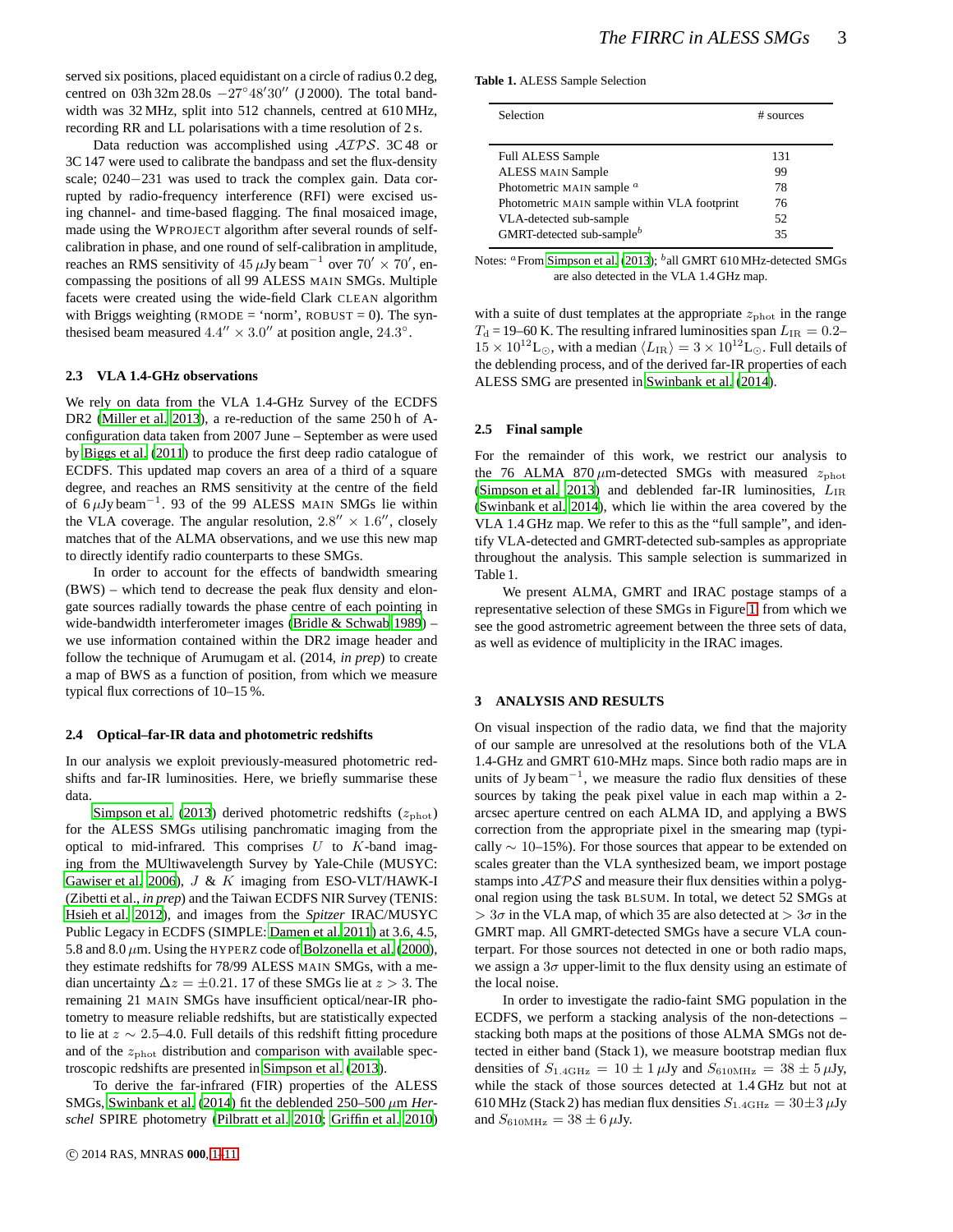

<span id="page-3-0"></span>**Figure 1.** Postage stamps showing <sup>∼</sup> <sup>19</sup>′′ <sup>×</sup> <sup>19</sup>′′ around eight representative ALESS SMGs with strong radio detections. The underlying greyscale is from *Spitzer* IRAC Channel 1 (3.6  $\mu$ m). The GMRT 610-MHz data are represented with blue contours, the VLA 1.4-GHz data by green contours, and the ALMA 870- $\mu$ m data by red contours. We see good astrometric agreement between all four sets of images. In all cases, contours are spaced at  $-3$ ,  $3$ ,  $3\sqrt{2}\sigma$ and in steps of  $\sqrt{2}\sigma$  thereafter. The field of view of these postage stamps roughly corresponds to the area covered by the LABOCA beam, illustrating the and in steps of  $\sqrt{2}\sigma$  thereafter. The field of view of these p improvement in angular resolution offered by ALMA, and the unambiguity with which the SMG(s) can be precisely located within the LABOCA positional uncertainty. Importantly, we see that much of the strong radio emission seen near ALESS 010.1 originates from a pair of interlopers at  $z_{\text{phot}} = 0.89 \pm 0.06$ and  $z_{\rm phot} = 0.91 \pm 0.03$ , and not from the ALMA SMG at  $z_{\rm phot} = 2.36 \pm 0.08$ , highlighting the importance of high-resolution ALMA observations to correctly identify the counterpart to the single-dish detection. Typical synthesized beams for the GMRT, VLA and ALMA observations are shown in the bottom-right panel in blue, green and red, respectively.

#### **3.1 Radio spectral index measurement**

We use our updated VLA catalogue in conjunction with new GMRT data to measure the radio spectral indices of ALESS SMGs between 610-MHz and 1.4-GHz, which we assume to follow a simple power law,  $S_{\nu} \propto \nu^{\alpha}$ , where  $\alpha$  in any individual galaxy is typically determined by the relative importance of steep-spectrum, non-thermal synchrotron emission ( $\alpha \sim -0.8$ ) versus the flatterspectrum ( $\alpha \sim -0.1$ ) thermal free-free component which traces ionised HII regions around young, massive stars [\(Condon 1992](#page-9-7)).

In the 52 SMGs for which we have reliable  $z_{\rm phot}$  and robust VLA 1.4-GHz detections (including those with limits on their GMRT flux densities), we measure a median spectral index of  $\alpha_{\text{all}} = -0.79 \pm 0.06$  (where the uncertainty given is the stan- $\frac{d}{dx}$  dard error,  $\sigma/\sqrt{N}$ ). In Figure [2](#page-5-0) we show the distribution of the data  $(\alpha_i)$  around the median  $(\tilde{\alpha})$ . The Mean Absolute Deviation in these spectral index measurements is MAD =  $-0.049$ . We find that 90% of the data lie in the range  $\alpha = [-1.54, -0.16]$ , and that the inter-quartile range is  $\alpha = [-1.16, -0.56]$ . These results are consistent with the spectral index  $\alpha = -0.75 \pm 0.06$  measured by [Ibar et al.](#page-9-20) [\(2010](#page-9-20)) for a sample of  $z \sim 2$  submillimetre sources in the Lockman Hole, and with radio spectra that are, on average, dominated by optically-thin sychrotron emission from star formation.

We assign spectral indices to those SMGs which are undetected in either map using the flux densities measured from our stacking analysis. For the 24 SMGs with no radio counterpart in either band (Stack 1), we measure  $\alpha_{\text{stack}} = -1.57 \pm 0.08$  and  $L_{1.4\text{GHz}} = 8.3 \times 10^{22} \text{W Hz}^{-1}$ , at the median redshift  $\langle z_{\text{phot}} \rangle$  =  $2.57 \pm 0.06$ . For the 17 SMGs with a VLA counterpart but no GMRT counterpart (Stack 2), we measure  $\alpha_{\text{stack}} = -0.29 \pm 0.08$ , considerably flatter than the median spectral index for the full sample. Using this spectral index, we K-correct the stacked 1.4 GHz flux density to the median redshift of these SMGs,  $\langle z_{\rm phot} \rangle$  =  $2.30 \pm 0.24$ , and measure  $L_{1.4\text{GHz}} = 1.1 \times 10^{24} \text{W Hz}^{-1}$ .

#### **3.2 Far-infrared/radio correlation**

In order to measure the rest-frame 1.4 GHz radio luminosities  $(L_{1.4\text{GHz}})$  of the ALESS SMGs, we K-correct their observed VLA flux densities using measured spectral indices where available (i.e. for those SMGs with secure VLA+GMRT detections), and use limits on  $\alpha$  (derived from 3  $\sigma$  GMRT flux limits) to assign upper limits to radio luminosities elsewhere.

With these measurements of  $L_{1.4\,\text{GHz}}$ , and using  $L_{IR}$  from [Swinbank et al. \(2014](#page-10-1)), we measure a median  $q_{IR} = 2.56 \pm 0.05$ for our full sample of SMGs ( $MAD = -0.055$ , and find that 90% of the data lie between  $q_{IR} = [1.67, 3.21]$ , with inter-quartile range  $q_{IR} = [2.42, 2.78]$ ). Restricting our analysis to the 52 SMGs detected at the VLA gives  $q_{\text{IR}} = 2.58 \pm 0.07$ . Both of these values agree with the measurements of [Bell](#page-9-33) [\(2003](#page-9-33), who measured  $q_{IR}$  =  $2.64 \pm 0.02$ , for a heterogeneous sample of  $z < 0.1$  star-forming galaxies), [Sargent et al. \(2010,](#page-10-5) who measured  $q_{IR} = 2.67 \pm 0.12$ in 591 z ∼ 2 ULIRGs in the COSMOS field), and [Barger et al.](#page-9-16)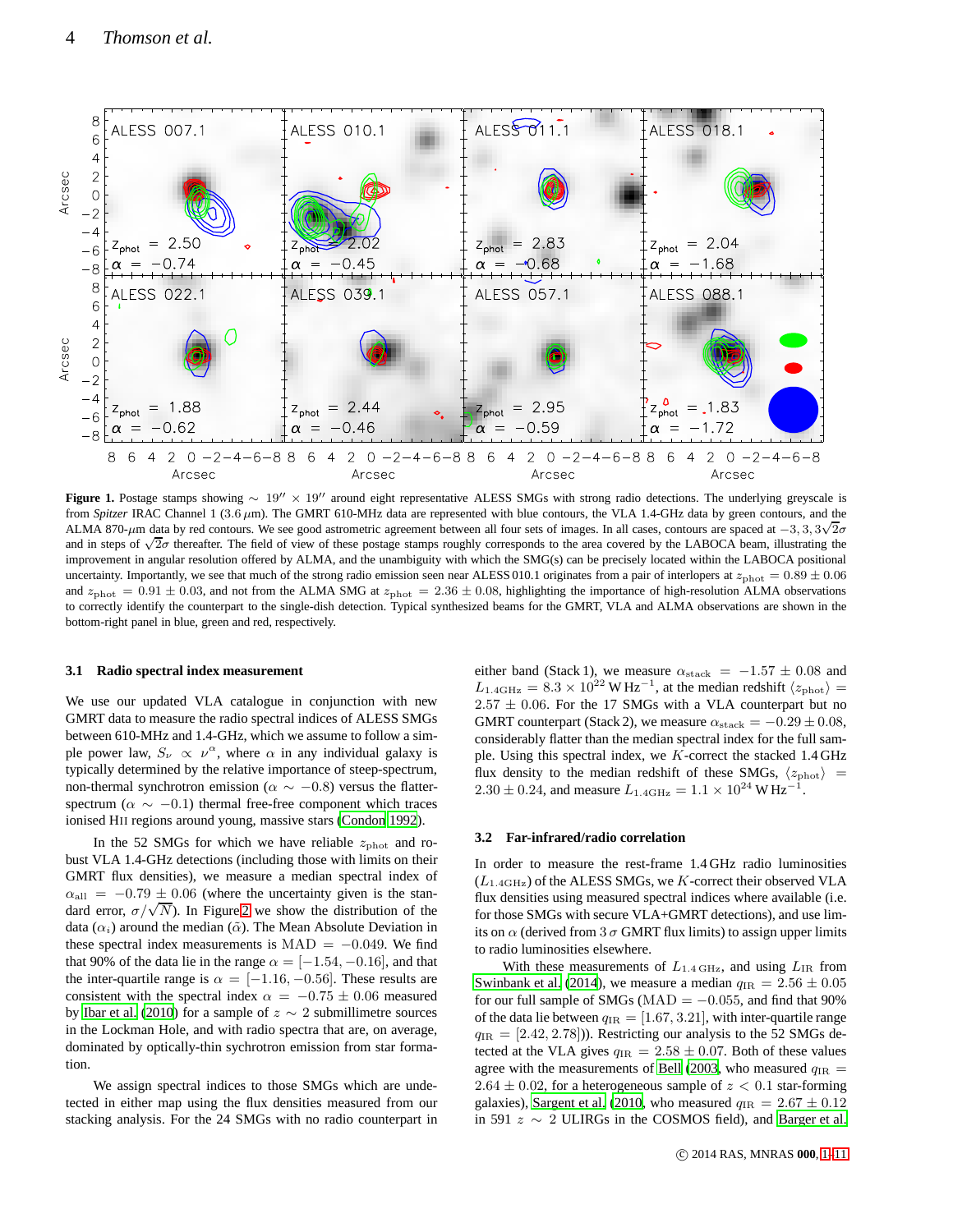[\(2012](#page-9-16), who measured  $q_{IR} = 2.51 \pm 0.01$  in a sample of 16 SMGs with high resolution  $860 \mu m$  Submillimeter Array imaging, fit with an Arp 220 template). However, they are higher than the median  $q_{\rm IR} = 2.40 \pm 0.12$  reported by [Ivison et al.](#page-9-18) [\(2010b](#page-9-18)) for a sample of IR-bright ( $S_{250 \mu m} \gtrsim 20 \text{ mJy}$ ) galaxies out to  $z < 3.5$ , and higher too than  $q_{IR} = 2.17 \pm 0.19$ , as measured by [Magnelli et al. \(2010](#page-9-34)) for a sample of bright ( $S_{850\mu m} > 5$  mJy) single-dish submillimetre sources observed in GOODS-N.

Direct comparison of results from these different studies is difficult due to the inhomogeneous way in which the samples have been selected. In both [Ivison et al. \(2010b](#page-9-18)) and [Magnelli et al.](#page-9-34) [\(2010\)](#page-9-34), single-dish submillimetre sources are associated with individual galaxies via the use of statistical techniques, and a combination of mid-IR and radio prior catalogues. Such statistical associations frequently fail to identify a large fraction of submillimetre sources, and those sources that *are* identified may not be representative of the submillimetre-selected population as a whole. For instance, using deep radio and mid-IR imaging, [Biggs et al.](#page-9-25) [\(2011\)](#page-9-25) statistically identify probable counterparts to 63% of the LABOCA-detected SMGs in ECDFS: 45% with counterparts in both radio and MIPS and 18% in just a single band (∼ 10% of these SMGs have *several* robust counterparts), leaving at least 37% still unidentified. In fact, the situation was shown to be even worse when ALMA observations of this sample became available – in [Hodge et al.](#page-9-19) [\(2013](#page-9-19)) it was shown that the probabilistic radio/mid-IR counterpart identification pinpoints the *correct* counterpart to the SMG only ∼ 55% of the time, leaving nearly half of the submillimetre sources without identifications, and moreover that ∼ 20% of those counterparts claimed as "robust" are in fact misidentifications. By directly locating the source of the submillimetre emission with ALMA (without the need for prior radio identification), we create a complete SMG census that includes radio-faint SMGs, and so it is *expected* that the typical  $q_{\text{IR}}$  should increase relative to previous SMG studies.

#### **3.3 ALMA-blank maps**

A surprising finding of our programme of ALMA follow-up observations to the original LESS survey was that 17/88 "good" ALMA maps ( $\sim$  20%) contained no ALMA sources above a 4 $\sigma$  threshold of 2.8 mJy beam<sup>-1</sup>, despite the corresponding LABOCA maps having an average flux  $S_{\text{LABOCA}} = 5.0 \pm 0.2 \text{ mJy}$  [\(Hodge et al.](#page-9-19) [2013\)](#page-9-19). Among the plausible explanations for this phenomenon are: (i) that a significant fraction of the original LABOCA detections are spurious; (ii) that the LABOCA detections are not spurious, but arise from a population of sources that are spatially extended and/or fragment in to multiple components, in which we expect to recover very weak emission within the much smaller ALMA beam; (iii) that incompleteness in source extraction process has resulted in a large number of *bona-fide* SMGs being overlooked in our ALMA maps. Here, we attempt to address this issue by investigating the radio properties of these 17 "good", but ALMA-blank fields, using both the VLA and GMRT maps, and the latest photometric redshift catalogue of ECDFS from [Simpson et al.](#page-10-8) [\(2013](#page-10-8)).

We fail to find emission in either radio band at the  $> 3\sigma$ level in 8/17 ALMA-blank pointings (LESS 33, 47, 53, 77, 86, 90, 100, 123). Of the remaining 9 fields, 5 (LESS 21, 27, 95, 96, 104) have only tentative *Spitzer* MIPS or VLA counterparts to the LABOCA source (with a probability of being misassociations  $p > 0.05$ ; [Biggs et al. 2011](#page-9-25)), while four (LESS 78, 108, 111, 120) were deemed to have "robust" MIPS or radio SMG counterparts in [Biggs et al. \(2011](#page-9-25)). Of these four "securely" iden-

tified submillimetre sources, one (LESS 78) lies outside the footprint of the MUSYC near-IR survey, and hence is not in the photometric redshift catalogue of [Simpson et al.](#page-10-8) [\(2013\)](#page-10-8). Of the remaining three ALMA-blank LABOCA sources, one (LESS 108) shows strong (> 10 $\sigma$ ) VLA and GMRT emission extending over  $\sim 48''^2$ (∼ 24 ALMA beam areas), which appears to be associated with a foreground ( $z_{\text{phot}} = 0.19 \pm 0.06$ ) disk galaxy. If the LABOCA flux of  $9.3 \pm 1.2$  mJy reported in [Weiß et al. \(2009](#page-10-7)) is extended over a similarly large area, then we expect a peak ALMA flux density of  $\sim 0.4 \text{ mJy beam}^{-1}$ , approximately  $1 \times \sigma$  in the good maps. Thus the ALMA non-detection of LESS 108 is unsurprising. The remaining two ALMA-blank LABOCA sources (LESS 111, 120) each have a single, plausible  $\sim 4\sigma$  radio counterpart within  $\sim$  8" of the LABOCA centroid, lying at  $z_{\text{phot}}$  = 2.59  $\pm$  0.06 and  $z_{\text{phot}} = 1.51 \pm 0.17$ , respectively. However in addition, these two fields also feature 4 and 7 MUSYC or IRAC galaxies, respectively; given that ALMA sees no evidence of strong, compact  $870-\mu m$  emission in either field, we conclude that the measured LABOCA fluxes within these fields ( $S_{\rm LABOCA} = 5.2 \pm 1.3$  mJy and  $S_{\text{LABOCA}} = 4.9 \pm 1.3 \text{ mJy}$  are most likely the sum of the fluxes of these individual galaxies, none of which individually may lie above the ALMA detection threshold. LESS 108 is clearly misidentified as a radio-detected SMG; if the [Biggs et al.](#page-9-25) [\(2011](#page-9-25)) radio counterparts to LESS 78, 111 & 120 are similarly misidentified, then the fraction of "robust" counterparts in the ALMA-blank maps which are misidentifications is 4/17 ( $\sim$  24%), comparable to the fraction of radio-misidentified counterparts reported in [Hodge et al.](#page-9-19) [\(2013](#page-9-19)) for the ALESS MAIN sample.

We note that 13/17 ALMA-blank LABOCA sources also lack strong radio counterparts, and thus, we conclude that there is no reason to believe our ALMA source extraction process has missed a significant number of *bona-fide* luminous z ∼ 2 SMGs. We believe that intrinsic properties of these LABOCA sources (i.e. extreme multiplicity and/or very extended emission) are the reasons why they are not detected in our ALMA maps.

## **4 DISCUSSION AND CONCLUSIONS**

#### **4.1 Radio spectral properties**

While the majority of SMGs in our sample have measured spectral indices within the range defined by free-free ( $\alpha \sim -0.1$ ) and synchrotron emission ( $\alpha \sim -0.8$ ), a minority have spectral indices outside this range. Of the (biased) subset of 35 SMGs with robust counterparts in both radio maps and  $z_{\text{phot}}$ , 12 are ultrasteep spectrum (USS;  $\alpha$  < -1.0) sources lying at a median  $z = 2.4 \pm 0.4$ , while two SMGs (at  $z = 2.33$  and  $z = 4.47$ ) have inverted ( $\alpha > 0$ ) radio spectra. Such diversity in the radio spectral properties of galaxies has been seen before, for example by [Murphy \(2013](#page-9-21)), who in a study of the radio properties of 31 major mergers demonstrated a correlation between  $\alpha$  and the merger phase, wherein early-stage mergers (with distinct galaxy nuclei but interpenetrating, strongly synchrotron-emitting magnetic fields forming a "bridge" between nuclei) have the steepest spectra  $(\alpha < -1.0)$ , and late-stage (i.e. compact, fully coalesced) major mergers have flatter spectra ( $\alpha \gtrsim 0.0$ ) due to higher free-free optical depths. Ultra-steep spectrum radio emission is also seen around high-redshift radio galaxies (HzRGs; indeed this is how they are detected), which may be due to a combination of observational effects (e.g. redshifting of a concave radio spectrum which flattens at higher frequencies: [Afonso et al. 2011](#page-9-35)), or may be intrinsic, i.e.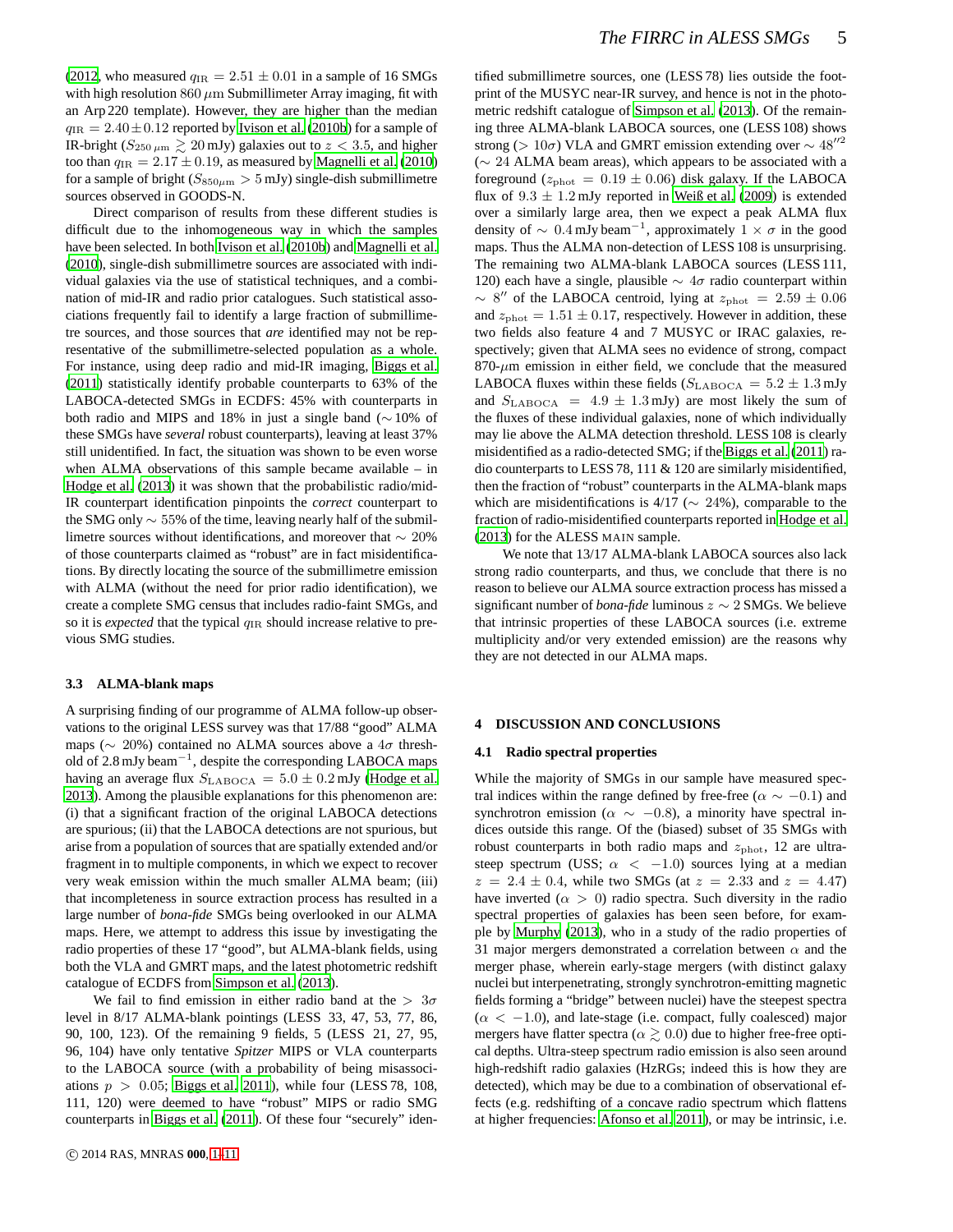

<span id="page-5-0"></span>**Figure 2.** Histograms of the absolute deviation from the median in and  $\alpha$  and  $q_{IR}$ , respectively, for the 52 VLA-detected SMGs. The mean absolute deviations in  $\alpha$  and  $q_{IR}$  are -0.049 and -0.055, respectively. The wide range of radio spectral properties – which is unaccounted for, in studies which assume  $\alpha \sim -0.8$ – is, due to  $K$ -correction, partly responsible for the wide spread of  $q_{IR}$  measured in this sample.

linked to the expansion of collimated jets in dense environments [\(Bryant et al. 2009](#page-9-36)), or due to compact nuclear activity [\(Argo et al.](#page-9-37) [2013\)](#page-9-37).

In order to determine whether our USS SMGs are associated with early-stage merger activity, we search for evidence that they lie in over-dense regions of ECDFS; if merger activity is responsible for these steep radio spectra, then we may expect to find that these SMGs have, on average, more close companions than do those SMGs whose radio spectra are more typical of fully coalesced starbursts. We compute the redshift distribution,  $N(z)$ , for all IRAC-detected galaxies within the ALMA primary beam centred on each of the USS SMGs, which we compare with the aggregate  $N(z)$  for all IRAC-detected galaxies within the primary beam of all ALMA SMGs. From this analysis, we find weak evidence (∼ 2σ) of an excess of 0.5 IRAC sources within the ALMA primary beam between  $2.0 < z < 3.5$  with respect to the density of IRAC sources around non-USS SMGs.

#### **4.2 Far-infrared/radio correlation**

Our median  $q_{\text{IR}}$  = 2.56  $\pm$  0.05 is higher than previous measurements obtained for SMG samples (e.g. [Ivison et al. 2010b;](#page-9-18) [Magnelli et al. 2010](#page-9-34)), although we note that previous SMG samples have typically been biased towards sources with strong radio emission via the reliance on radio imaging to obtain counterpart IDs. Our latest measurement of  $q_{IR}$  is in good agreement with the value measured in local star-forming galaxies [\(Bell 2003](#page-9-33)).

In Figure [3](#page-6-0) we plot  $q_{IR}$  versus redshift for our sample of 76 ALESS SMGs. We search for evolution in  $q_{IR}$ , but find no compelling evidence for any such evolution: we fit  $q_{IR} \propto (1+z)^{\gamma}$ , where  $\gamma = -0.15 \pm 0.17$  (cf. the weak evolution  $\gamma = -0.26 \pm 0.07$ 

measured by [Ivison et al. 2010b](#page-9-18)). If we further restrict our analysis to the 35 SMGs with secure ( $> 3\sigma$ ) detections in both radio maps and  $z_{\rm phot}$  (i.e. those SMGs for which we can directly measure  $\alpha$ ), then we measure  $\gamma = -0.01 \pm 0.09$ . However, we caution that this sample is more biased than the previous fit.

The lack of any measurable evolution in  $q_{IR}$  with redshift (both within our sample, and between our sample and local results) is at slight odds with theoretical predictions, which suggest that  $q_{\text{IR}}$  should begin to increase at greater look-back times (i.e,  $z \geq 3$ ), where the warmer CMB temperature should lead to increased Inverse Compton-cooling of cosmic-ray electrons with redshift, which in turn should suppress the non-thermal synchrotron emission from normal star-forming galaxies (e.g. [Murphy 2009](#page-9-38)). That we measure no such evolution most likely suggests that the magnetic fields in these SMGs are large enough (i.e.,  $\gtrsim 50 \,\mu$ G) to combat this effect.

However, it is also possible that other physical processes may be at work, which conspire to offset the increased effect of ICcooling at high redshift and preserve the local FIRRC. A number of candidate processes are discussed in [Murphy](#page-9-38) [\(2009](#page-9-38)) as the result of the high ISM density of SMGs, including: (i) an increase in the production of secondary electrons arising from an increase in protongas collisions (also see [Lacki & Thompson 2010\)](#page-9-6); (ii) an increase in the acceleration efficiencies of cosmic-ray electrons due to shortening the adiabatic expansion of supernova remnants. In the case where the SMGs are in fact major mergers, a significant amount of excess radio emission may arise from tidal bridges and tails that are not associated with star formation [\(Murphy 2013\)](#page-9-21). Conspiracy to maintain the FIRRC at high-redshift could also be achieved due to variations in the dust properties of galaxies in the early universe, including the chemical composition of dust, the dust-to-gas mass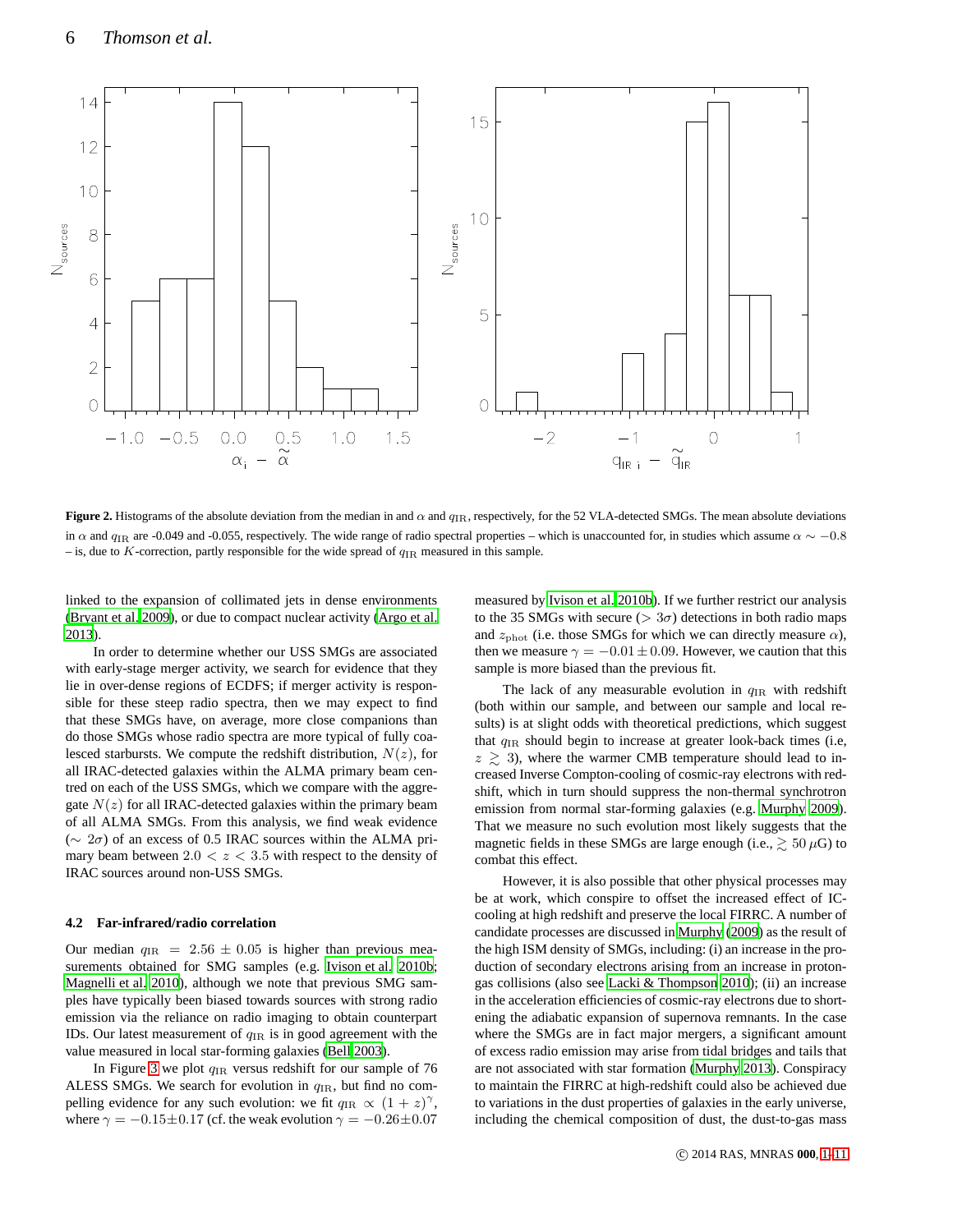![](_page_6_Figure_1.jpeg)

<span id="page-6-0"></span>**Figure 3.** *Top-left:*  $q_{\text{IR}}$  versus  $z_{\text{phot}}$ , colour-coded by dust temperature  $T_{\text{dust}}$  for the 76 ALMA-identified SMGs from [Hodge et al. \(2013](#page-9-19)) which lie within the VLA coverage of ECDFS, and for which  $z_{\text{phot}}$  and  $L_{\text{IR}}$  are available from [Simpson et al.](#page-10-8) [\(2013](#page-10-8)) and [Swinbank et al. \(2014\)](#page-10-1), respectively. We search for evolution of the form  $q_{IR} \propto (1+z)^{\gamma}$ , but find that the data are consistent with no evolution:  $\gamma = -0.15 \pm 0.17$ . The black bar located in the upper-right corner of the sub-figure shows the typical measurement uncertainty on  $q_{IR}$ . We see no evidence of a strong correlation between  $q_{IR}$  and  $T_{\text{dust}}$ . *Top-right:*  $q_{\text{IR}}$  versus  $L_{1.4 \text{ GHz}}$ . For SMGs without a robust radio counterpart, we assign 3 $\sigma$  limits to  $L_{1.4 \text{ GHz}}$  and  $q_{\text{IR}}$  based on an estimate of the local noise around each source. SMGs with a VLA detection but no GMRT counterpart have unknown spectral indices – taking the  $3\sigma$  GMRT flux limits, we obtain a limit on  $\alpha$ , which in turn gives upper limit to the K-corrected  $L_{1.4 \text{ GHz}}$ . Included in the plot is a stack of all VLA non-detected sources ('Stack 1'), where the radio luminosity is calculated by placing the stack at the median redshift, and K-correcting using the median spectral index of the sample. *Bottom-left:* Radio spectral index,  $\alpha$ , versus  $L_{1.4\text{GHz}}$  for the 52 VLA-detected SMGs. Those SMGs with a VLA detection but no GMRT 610 MHz detection to constrain the spectral index are plotted as  $3\sigma$  limits. We include the result of stacking both radio maps at the positions of ALMA sources with a VLA counterpart but no GMRT counterpart (Stack 2) and at the positions of ALMA sources with no counterpart in either radio map (Stack 1, as described above), assuming the stacks lie at the median photometric redshift of each sub-sample and  $K$ -correcting using the measured spectral index of the stack. The stacks lie below the median  $L_{1.4\text{ GHz}}$ , but within the scatter of the data, suggesting that these SMGs are representative of the faint end of the luminosity function. *Bottom-right:*  $L_{1.4\text{ GHz}}$ versus redshift for all 76 SMGs in the ALESS photometric sample. In all four sub-figures, SMGs with properties outside the range of the displayed colour bar are plotted with grey symbols, and SMGs with strong X-ray counterparts from [Wang et al. \(2013\)](#page-10-9) are plotted with diamonds.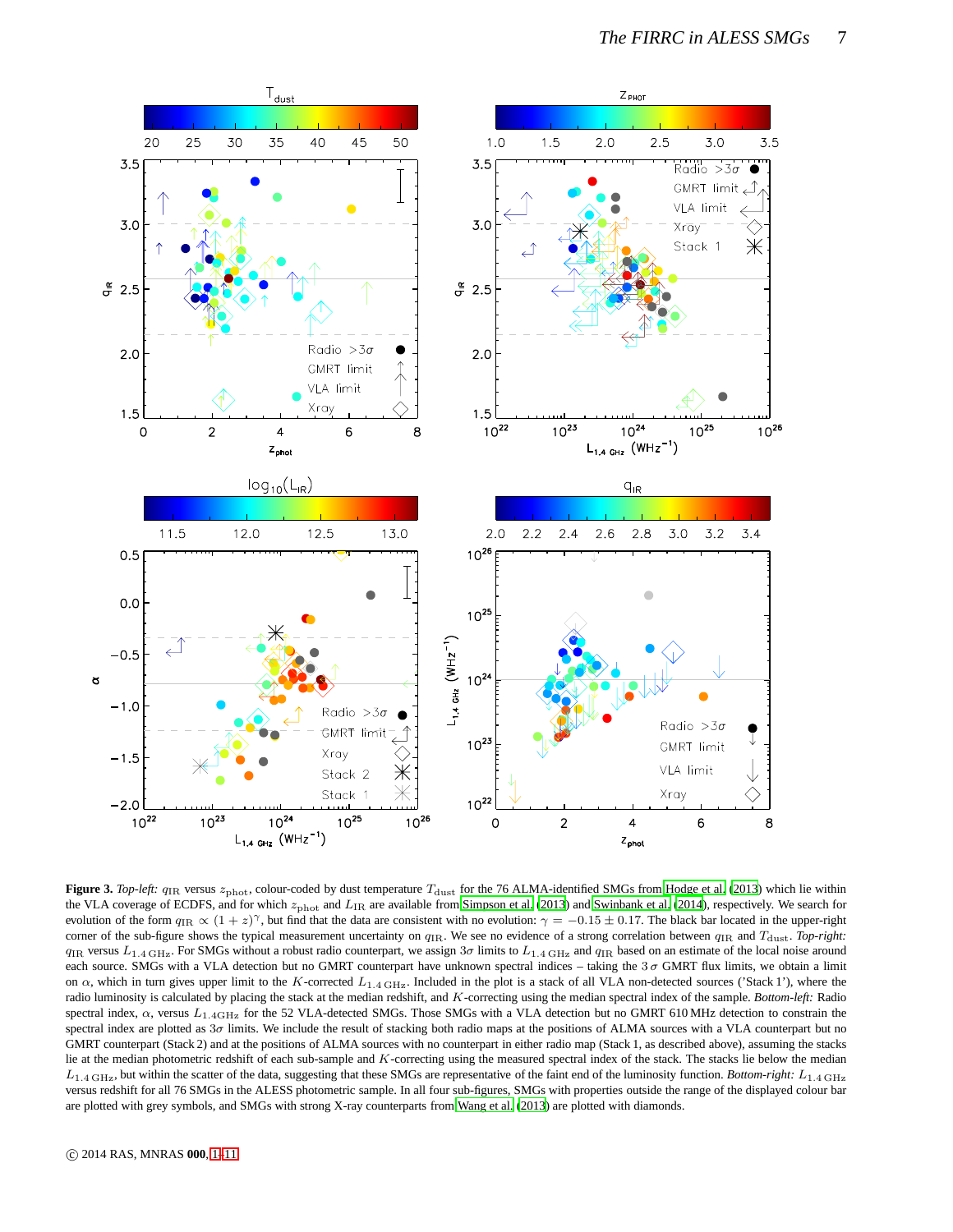ratio, and the size distribution of grains. While possible, [Draine](#page-9-39) [\(2009\)](#page-9-39) argue that these properties do not appear to vary significantly, at least between local star-forming galaxies and for highredshift QSOs. In Figure 3, we see at a given redshift no evidence of a correlation between  $q_{IR}$  and the dust temperature,  $T_{\text{dust}}$ , measured in [\(Swinbank et al. 2014\)](#page-10-1); however the measured dust temperatures do systematically increase with redshift. If this increase in  $T_{\text{dust}}$  with z correlates with a decrease in SMG size with increasing redshift, then the associated increase in energy density with redshift would provide an additional resilience against CMB losses.

# **4.3 Identification of candidate AGN**

X-ray studies (e.g. [Alexander et al. 2005;](#page-9-40) [Pope et al. 2006](#page-9-41)) have been successful in identifying signs of AGN activity in some SMGs. However it is known that even the deepest such studies have sensitivity limits that preclude the detection of the most obscured, Compton-thick AGN, whose intrinsic X-ray spectra are heavily attenuated by the intervening column of dust and gas ( $N_{\rm H} \ge$ ) 10<sup>24</sup> cm<sup>−</sup><sup>2</sup> ). Mid-IR studies (e.g. [Valiante et al. 2007;](#page-10-10) [Pope et al.](#page-9-42) [2008\)](#page-9-42) have provided one means of (indirectly) detecting heavily obscured AGN, by tracing the dust heated to  $T_{\text{dust}} \sim 200-1000 \text{ K}$ via X-ray absorption, however intense star formation activity can dominate the entire IR SEDs of galaxies, which makes the task of decomposing SEDs into separate contributions arising due to star formation and AGN non-trivial [\(Mullaney et al. 2011](#page-9-43)).

Radio emission provides an extinction-free means of identifying AGN, and has traditionally divided AGN into two groups: (i) radio-loud AGN ( $L_{1.4\text{GHz}} \geq 10^{24} \text{W Hz}^{-1}$ ), which exhibit radio jets and lobes on scales of several kpc [\(Yun et al. 2001\)](#page-10-11); and (ii) radio-quiet AGN, which produce weaker, flat-spectrum radio emission that is confined within a compact, pc-scale core [\(Blundell & Kuncic 2007](#page-9-44)). [Del Moro et al. \(2013\)](#page-9-10) use a joint analysis in the IR and radio bands to isolate such "radio excess" sources, which deviate significantly from the FIRRC relation, and perform multi-band SED fits to constrain the influence of any mid-IR AGN component. Here, we briefly perform a similar analysis to identify candidate radio-excess AGN hosts – we find four SMGs whose  $q_{IR}$  values are  $> 2\sigma$  lower than the sample median ( $q_{IR}$  < 1.7). Of these four SMGs, one (ALESS 066.1) has already been classified as an AGN host based on its X-ray spectral properties [\(Wang et al. 2013](#page-10-9)). Its inverted radio spectrum ( $\alpha > 0.51$ , based on a 3  $\sigma$  GMRT flux limit) and high radio luminosity ( $L_{1.4\text{GHz}}$  =  $7.6 \times 10^{24}$  W Hz<sup>-1</sup>) are consistent with compact nuclear activity. Of the remaining three  $q_{IR} < 1.7$  SMGs, one (ALESS 014.1) has a flat radio spectrum ( $\alpha > 0.07$ ) and  $L_{1.4\text{GHz}} = 2.0 \times 10^{25} \text{ W Hz}^{-1}$ , while the other two (ALESS 094.1 & ALESS 118.1, both of which have VLA but not GMRT detections) have spectral index *limits* that are consistent with star formation ( $\alpha$  > −0.78) and radio luminosities  $L_{1.4\text{GHz}} < 1.0 \times 10^{26} \text{W Hz}^{-1}$  and  $L_{1.4\text{GHz}} <$  $6.3 \times 10^{24}$  W Hz<sup>-1</sup>. Taken at face value such high radio luminosities are strongly suggestive of powerful AGN activity, however we caution that three of these candidate AGN-hosts are not detected in the 610 MHz GMRT map. By assigning  $3\sigma$  upper limits to their GMRT flux densities, we impose a steep spectrum and strong  $K$ correction which will naturally boost  $L_{1.4\text{GHz}}$  and lower  $q_{\text{IR}}$ . We therefore caution that although  $q_{IR}$  is a useful metric for the identification of candidate AGN, the implications of using this metric are unclear if the spectral index,  $\alpha$ , is not well constrained (as it is in ALESS 014.1).

## **4.4** Trends in  $\alpha$  and  $q_{\text{IR}}$  in high-redshift ULIRGs

In Figure [4,](#page-8-0) we plot  $\alpha$  and  $q_{IR}$  for the ALESS SMGs, and overplot model tracks from [Bressan et al. \(2002\)](#page-9-8) for evolving starburst galaxies. Histograms on the  $x$  and  $y$  axes highlight the breadth of the distributions in  $\alpha$  and  $q_{\text{IR}}$ . We see in the data an apparent linear correlation between  $\alpha$  and  $q_{\text{IR}}$ , and investigate whether this correlation is real or the result of selection effects by generating a catalogue of 500,000 mock galaxies with  $L_{IR}$ ,  $\alpha$  and  $q_{IR}$ drawn randomly from the data, with random redshifts in the range  $1.5 < z < 3.5$ , and computing the corresponding flux densities at 870- $\mu$ m, 1.4-GHz and 610-MHz. We classify our mock galaxies as "observable" if both the  $870 \,\mu m$  and  $1.4 \,\text{GHz}$  flux densities are above the survey sensitivity limits, and "unobservable" if one or both flux densities lie below the corresponding threshold. Next, we bin the "observable" galaxies in  $q_{IR}$  with bin widths  $\Delta q_{IR} = 0.1$ and determine the  $\pm 5\sigma$  range of  $\alpha$  in each bin. Hence we determine a  $5\sigma$  selection boundary (shaded in light grey) precluding the detection of flat/inverted spectrum sources that also have a high far-IR/radio flux ratio. We see no evidence of a selection boundary within the plot range affecting our ability to detect steep spectrum SMGs with low  $q_{IR}$ . From this, we conclude that the lack of ultra steep-spectrum sources with low  $q_{IR}$  in our sample is real.

In models of isolated, obscured starbursting galaxies (e.g. [Bressan et al. 2002](#page-9-8)), the relative strengths of radio and far-infrared emission are predicted to be a sensitive function of age, such that over its lifetime, a starbursting galaxy will trace out a unique track in a plot of  $\alpha$  versus  $q_{\rm IR}$ . At early times, heating of dust by massive stars is thought to elevate  $L_{IR}$  before the first supernovae occur. The radio spectrum of such a young starburst is hence likely to be dominated by the flatter-component free-free emission, and  $q_{IR}$  is elevated. As the starburst ages, non-thermal radio emission from supernova-accelerated cosmic ray electrons rapidly begins to dominate, steepening the radio spectrum, boosting  $L_{1.4\text{GHz}}$ , and lowering  $q_{IR}$ . As the starburst activity finally draws to a halt, both  $L_{\rm IR}$  and  $L_{1.4\rm GHz}$  decline over time such that  $q_{\rm IR}$  and  $\alpha$  approach asymptotic values.

[Bressan et al. \(2002](#page-9-8)) provide model tracks of  $\alpha$  and  $q_{IR}$  for evolving starburst galaxies, which we test against our data by segregating the galaxies in Figure [4](#page-8-0) into three "age" groups, representing the "old" (220–400 Myr), "middle-aged" (33–130 Myr) and "young" (0–20 Myr) ends of the model tracks. We look for correlations of age with the star formation rates (SFRs), dust masses  $(M<sub>dust</sub>)$ , dust temperatures  $(T<sub>dust</sub>)$  and stellar masses  $(M<sub>\star</sub>)$  measured by [Swinbank et al. \(2014\)](#page-10-1). We find no evidence of significant correlations between SFR or  $T_{\text{dust}}$  and location on the evolutionary tracks, but do find evidence of weak correlations between  $M_{\star}$  and age, and between  $M_{\text{dust}}$  and age (see Table 2). These correlations are weak due to the small number of SMGs in each "age" bin, but it is suggestive that the correlations appear to run in the sense that they are expected to, i.e. galaxies at the more "evolved" ends of the tracks appear to have higher  $M_{\star}$  and  $M_{\text{dust}}$ .

At the bottom-right corner of the plot, the USS SMGs depart significantly from the [Bressan et al. \(2002\)](#page-9-8) model tracks. If these galaxies are indeed on-going, early-stage major merger events, then they may represent a population of proto-starburst galaxies which have not yet reached the beginning of the [Bressan et al.](#page-9-8) [\(2002](#page-9-8)) starburst evolutionary tracks. However, we find that their high values of qIR are not due to those SMGs being abnormally bright at infrared wavelengths ( $\langle L_{\rm IR\,USS} \rangle$  = (3.6 ± 0.7) × 10<sup>12</sup> L<sub>☉</sub>, compared to  $\langle L_{\rm IR} \rangle = (3.2\pm0.3)\times10^{12}$  L<sub>⊙</sub> for the non steep-spectrum ALESS MAIN sample), but rather are the result of them being comparatively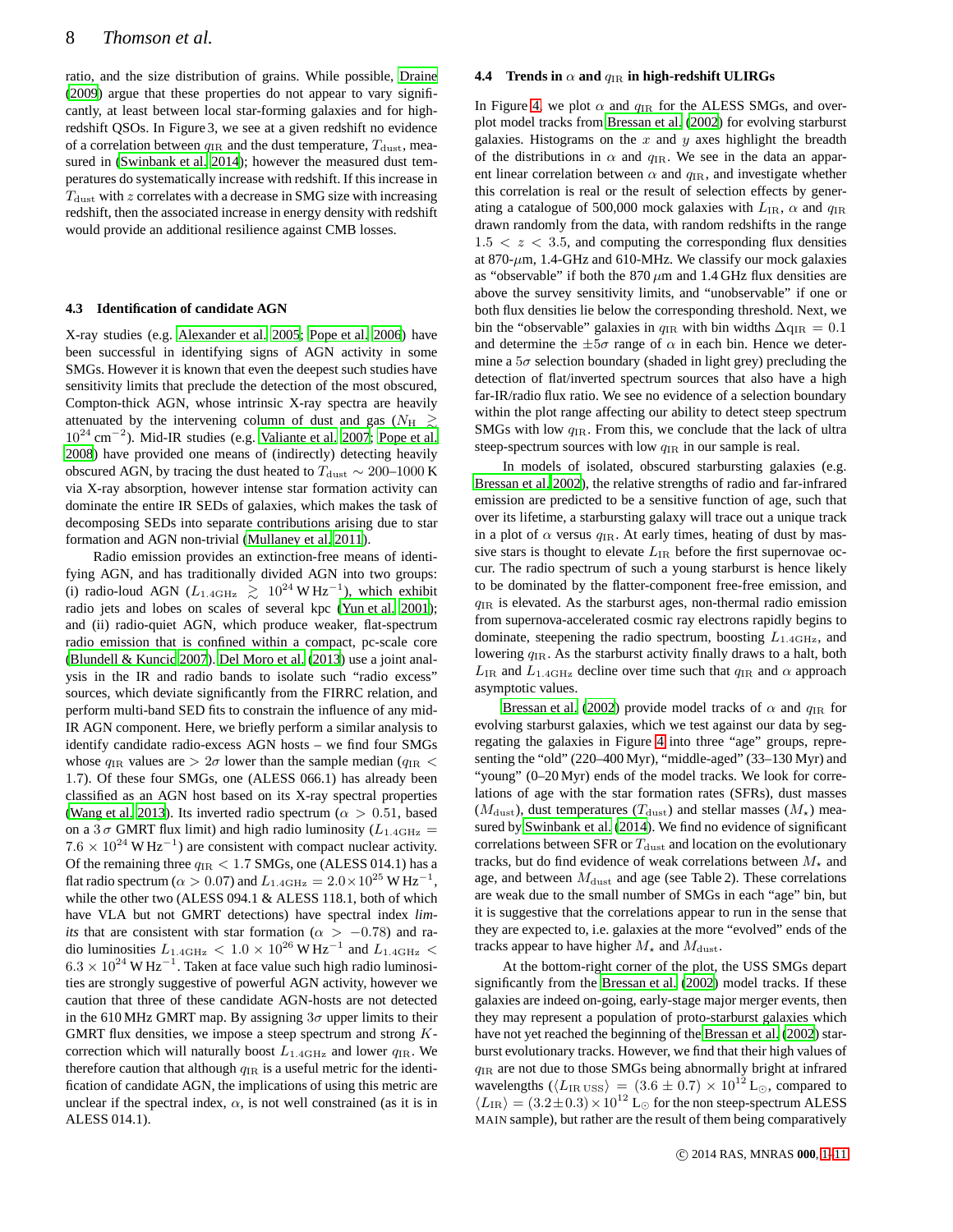![](_page_8_Figure_1.jpeg)

<span id="page-8-0"></span>Figure 4. Radio 610 MHz/1.4 GHz spectral index, α, versus far-infrared/radio correlation parameter,  $q_{IR}$  for the 52 VLA-detected SMGs in ECDFS (histograms of both quantities illustrate the widths of the distributions). Galaxies are colour-coded by redshift between  $1 < z < 3.5$ , with all galaxies outside this range plotted in light grey. We plot  $3\sigma$  limits for those SMGs with a VLA detection but no corresponding GMRT detection to constrain  $\alpha$ . Galaxies with a confirmed X-ray detection are over-plotted with colour-coded diamonds. In the top-left we show typical error bars on both quantities. The large black and grey stars show the locations of stacks of (i) SMGs with a VLA detection but no GMRT counterpart (Stack 2), and (ii) SMGs with no detection in either radio map (Stack 1), respectively. The shaded region at the top-right highlights a selection boundary (see text for details). Lastly, we plot example tracks from the models of [Bressan et al. \(2002\)](#page-9-8), along which galaxies are expected to evolve in the directions indicated, and isolate regions where we expect to find old, middle-aged, and young galaxies. The model tracks run from  $\log(t_{\text{yr}}) = 6.3$ –8.6 in 21 logarithmically-spaced steps (marked with filled grey squares). From the far-IR properties reported in [Swinbank et al. \(2014\)](#page-10-1), we measure weak correlations between both  $M_{\star}$  and  $M_{\text{dust}}$  and predicted age as expected for this evolution.

*faint* in the radio ( $\langle L_{1. \text{ GHz, USS}} \rangle = (3.6 \pm 0.3) \times 10^{23} \text{ W Hz}^{-1}$ , compared to  $\langle L_{1.4\,\text{GHz}} \rangle = (8.0 \pm 1.4) \times 10^{23} \,\text{W} \,\text{Hz}^{-1}$  in the MAIN SMGs). The measurement of a suppressed radio luminosity in the USS SMGs is at odds with the proposed mechanism for steepening their radio spectra in the first place (§ 4.1; [Murphy 2013](#page-9-21)). An alternative hypothesis is that some of the USS sources may in fact be low-luminosity examples of the "compact steep spectrum" class of objects [\(O'Dea 1998](#page-9-45)), whose radio emission is thought to arise primarily in frustrated radio jets whose propagation away from the central black hole is truncated by interactions with dense gas in their environments. Differentiating between these two scenarios is beyond the scope of the present work, due to the need for radio maps of kiloparsec-scale resolution to be able to detect asymmetries in the radio surface brightness profiles of these USS sources, which would be the "smoking gun" of frustrated jet activity.

**Table 2.** Properties of SMGs selected in different age bins

| Age bin<br>(Myr) | #SMGs | $M_{\tau}^{a}$<br>$(\times 10^{11} M_{\odot})$ | $M_{\text{dust}}^a$<br>(×10 <sup>8</sup> M <sub><math>\odot</math></sub> ) |
|------------------|-------|------------------------------------------------|----------------------------------------------------------------------------|
| $0 - 20$         | 5     | $0.84 + 0.27$                                  | $2.54 + 0.31$                                                              |
| $33 - 130$       | 6     | $1.02 + 0.28$                                  | $5.18 + 0.69$                                                              |
| $220 - 400$      | g     | $2.12 + 0.64$                                  | $5.24 + 0.25$                                                              |

Notes: <sup>a</sup>From [Swinbank et al. \(2014](#page-10-1)). Uncertainties are given by the standard error,  $\sigma/\sqrt{N}$ , where N is the number of SMGs in each bin.

# **5 CONCLUSIONS**

We have presented the results of a study into the radio properties of ALMA-identified SMGs from the LABOCA 870  $\mu$ m survey of the ECDFS [\(Weiß et al. 2009;](#page-10-7) [Hodge et al. 2013](#page-9-19)). Bringing together high-angular resolution ALMA 870  $\mu$ m observations, publicly available VLA 1.4 GHz imaging [\(Miller et al. 2013](#page-9-24)) and new,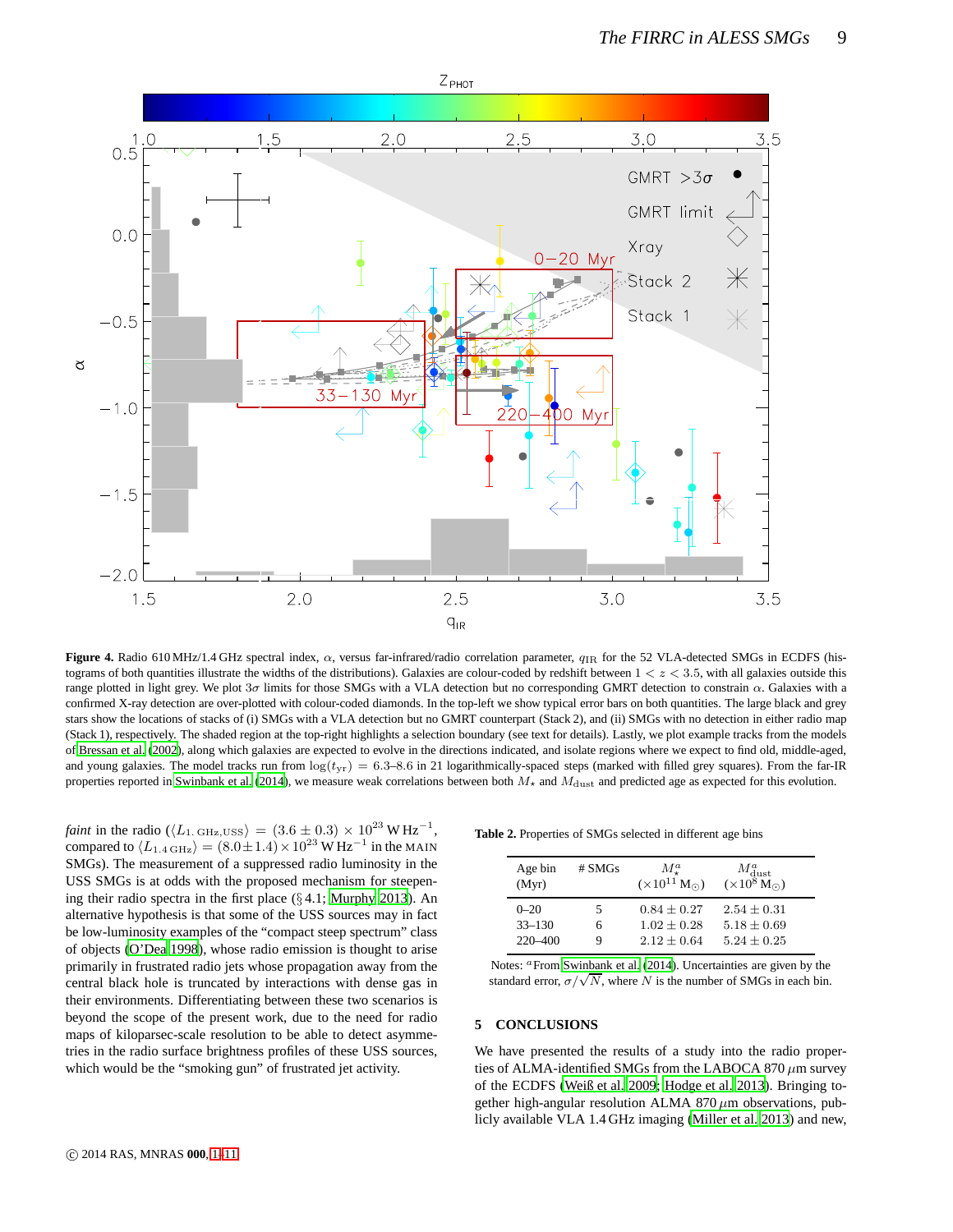deep 610 MHz imaging from GMRT, we have been able for the first time both to (i) obtain unbiased identification of counterparts to the submillimetre source without using prior radio/mid-IR observations, and (ii) K-correct the observed radio flux densities and measure radio luminosities  $(L_{1.4\text{GHz}})$  using an individual spectral index  $(\alpha)$  for each SMG. The radio properties of the ALESS SMGs are presented in Table 3.

For the full sample of 76 SMGs covered by the VLA observations, we measure a median  $\alpha = -0.79 \pm 0.06$ , consistent with previous studies of SMGs (e.g. [Ibar et al. 2010](#page-9-20)), but with a number of sources with peculiarly flat/inverted ( $\alpha \gtrsim 0.0$ ) or steep ( $\alpha < -1.0$ ) radio spectra, and measure a median logarithmic far-IR/radio flux ratio  $q_{IR} = 2.56 \pm 0.05$ . Finally, we have plotted the measured  $\alpha$ and  $q_{IR}$  for each VLA-detected galaxy, finding that the majority lie close to the evolutionary tracks of [Bressan et al. \(2002](#page-9-8)), and that there is tentative evidence of a correlation between progress along the evolutionary track and both  $M_{\star}$  and  $M_{\text{dust}}$ .

Together, these findings highlight the potential for targeted ALMA and radio interferometric follow-up observations of SMGs detected in wide area submillimetre surveys to act as a laboratory for testing models of galaxy evolution at  $z \gtrsim 2$ .

# **ACKNOWLEDGMENTS**

We thank the editor and anonymous referee for their constructive comments which have led to the improvement of this paper. This paper makes use of the following ALMA data: ADS/JAO.ALMA#2011.0.00294.S. ALMA is a partnership of ESO (representing its member states), NSF (USA) and NINS (Japan), together with NRC (Canada) and NSC and ASIAA (Taiwan), in cooperation with the Republic of Chile. The Joint ALMA Observatory is operated by ESO, AUI/NRAO and NAOJ. We thank the staff of the GMRT who made these observations possible. GMRT is run by the National Centre for Radio Astrophysics of the Tata Institute of Fundamental Research. This research also made use of data taken as part of the HerMES Key Programme from the SPIRE instrument team, ESAC scientists and a mission scientist. *Herschel* is an ESA space observatory with science instruments provided by Europeanled Principal Investigator consortia and with important participation from NASA. All of the ALMA, Herschel, VLA and *Spitzer* data employed in this analysis are available through the ESO, *Herschel*, VLA and *Spitzer* archives. APT and IRS acknowledge support from STFC (ST/I001573/1). AMS gratefully acknowledges an STFC Advanced Fellowship through grant number ST/H005234/1. IRS also acknowledges a Leverhulme Fellowship, the ERC Advanced Investigator Programme DUSTYGAL (#321334) and a Royal Society/Wolfson merit award. RJI acknowledges support from the ERC in the form of Advanced Grant COSMICISM. JMS and ALRD acknowledge the support of STFC studentships (ST/J501013/1 and ST/F007299/1, respectively). EI acknowledges funding from CON-ICYT/FONDECYT postdoctoral project N◦ :3130504. The Dark Cosmology Centre is funded by The Danish National Research Foundation. The National Radio Astronomy Observatory is a facility of the National Science Foundation operated under cooperative agreement by Associated Universities, Inc.

# **REFERENCES**

<span id="page-9-35"></span>Afonso J. et al., 2011, ApJ, 743, 122

- <span id="page-9-40"></span>Alexander D. M., Bauer F. E., Chapman S. C., Smail I., Blain A. W., Brandt W. N., Ivison R. J., 2005, ApJ, 632, 736
- <span id="page-9-5"></span>Appleton P. N. et al., 2004, ApJS, 154, 147
- <span id="page-9-37"></span>Argo M. K., Paragi Z., Röttgering H., Klöckner H.-R., Miley G., Mahmud M., 2013, MNRAS, 431, L58
- <span id="page-9-16"></span>Barger A. J., Wang W.-H., Cowie L. L., Owen F. N., Chen C.-C., Williams J. P., 2012, ApJ, 761, 89
- <span id="page-9-33"></span>Bell E. F., 2003, ApJ, 586, 794
- <span id="page-9-25"></span>Biggs A. D. et al., 2011, MNRAS, 413, 2314
- <span id="page-9-0"></span>Blain A. W., Smail I., Ivison R. J., Kneib J.-P., Frayer D. T., 2002, Phys. Rep., 369, 111
- <span id="page-9-44"></span>Blundell K. M., Kuncic Z., 2007, ApJ, 668, L103
- <span id="page-9-30"></span>Bolzonella M., Miralles J.-M., Pelló R., 2000, A&A, 363, 476
- <span id="page-9-15"></span>Bourne N., Dunne L., Ivison R. J., Maddox S. J., Dickinson M., Frayer D. T., 2011, MNRAS, 410, 1155
- <span id="page-9-13"></span>Boyle B. J., Cornwell T. J., Middelberg E., Norris R. P., Appleton P. N., Smail I., 2007, MNRAS, 376, 1182
- <span id="page-9-8"></span>Bressan A., Silva L., Granato G. L., 2002, A&A, 392, 377
- <span id="page-9-26"></span>Bridle A. H., Schwab F. R., 1989, in Astronomical Society of the Pacific Conference Series, Vol. 6, Perley R. A., Schwab F. R., Bridle A. H., eds, Synthesis Imaging in Radio Astronomy, p. 247
- <span id="page-9-36"></span>Bryant J. J., Johnston H. M., Broderick J. W., Hunstead R. W., De Breuck C., Gaensler B. M., 2009, MNRAS, 395, 1099
- <span id="page-9-11"></span>Carilli C. L., Yun M. S., 1999, ApJ, 513, L13
- <span id="page-9-1"></span>Casey C. M. et al., 2013, MNRAS
- <span id="page-9-7"></span>Condon J. J., 1992, ARA&A, 30, 575
- <span id="page-9-29"></span>Damen M. et al., 2011, ApJ, 727, 1
- <span id="page-9-4"></span>de Jong T., Klein U., Wielebinski R., Wunderlich E., 1985, A&A, 147, L6
- <span id="page-9-10"></span>Del Moro A. et al., 2013, A&A, 549, A59
- <span id="page-9-9"></span>Donley J. L., Rieke G. H., Rigby J. R., Pérez-González P. G., 2005, ApJ, 634, 169
- <span id="page-9-39"></span>Draine B. T., 2009, in Astronomical Society of the Pacific Conference Series, Vol. 414, Henning T., Grün E., Steinacker J., eds, Cosmic Dust - Near and Far, p. 453
- <span id="page-9-12"></span>Garrett M. A., 2002, A&A, 384, L19
- <span id="page-9-27"></span>Gawiser E. et al., 2006, ApJS, 162, 1
- <span id="page-9-32"></span>Griffin M. J. et al., 2010, A&A, 518, L3
- <span id="page-9-19"></span>Hodge J. A. et al., 2013, ApJ, 768, 91
- <span id="page-9-28"></span>Hsieh B.-C., Wang W.-H., Hsieh C.-C., Lin L., Yan H., Lim J., Ho P. T. P., 2012, ApJS, 203, 23
- <span id="page-9-2"></span>Hughes D. H. et al., 1998, Nature, 394, 241
- <span id="page-9-14"></span>Ibar E. et al., 2008, MNRAS, 386, 953
- <span id="page-9-20"></span>Ibar E., Ivison R. J., Best P. N., Coppin K., Pope A., Smail I., Dunlop J. S., 2010, MNRAS, 401, L53
- <span id="page-9-17"></span>Ivison R. J. et al., 2010a, MNRAS, 402, 245
- <span id="page-9-18"></span>Ivison R. J. et al., 2010b, A&A, 518, L31
- <span id="page-9-3"></span>Ivison R. J., Smail I., Le Borgne J.-F., Blain A. W., Kneib J.-P., Bezecourt J., Kerr T. H., Davies J. K., 1998, MNRAS, 298, 583
- <span id="page-9-22"></span>Kaiser C. R., 2006, MNRAS, 367, 1083
- <span id="page-9-23"></span>Karim A. et al., 2013, MNRAS, 432, 2
- <span id="page-9-6"></span>Lacki B. C., Thompson T. A., 2010, ApJ, 717, 196
- <span id="page-9-34"></span>Magnelli B. et al., 2010, A&A, 518, L28
- <span id="page-9-24"></span>Miller N. A. et al., 2013, ApJS, 205, 13
- <span id="page-9-43"></span>Mullaney J. R., Alexander D. M., Goulding A. D., Hickox R. C., 2011, MNRAS, 414, 1082
- <span id="page-9-38"></span>Murphy E. J., 2009, ApJ, 706, 482
- <span id="page-9-21"></span>Murphy E. J., 2013, ApJ, 777, 58
- <span id="page-9-45"></span>O'Dea C. P., 1998, PASP, 110, 493
- <span id="page-9-31"></span>Pilbratt G. L. et al., 2010, A&A, 518, L1
- <span id="page-9-42"></span>Pope A. et al., 2008, ApJ, 675, 1171
- <span id="page-9-41"></span>Pope A. et al., 2006, MNRAS, 370, 1185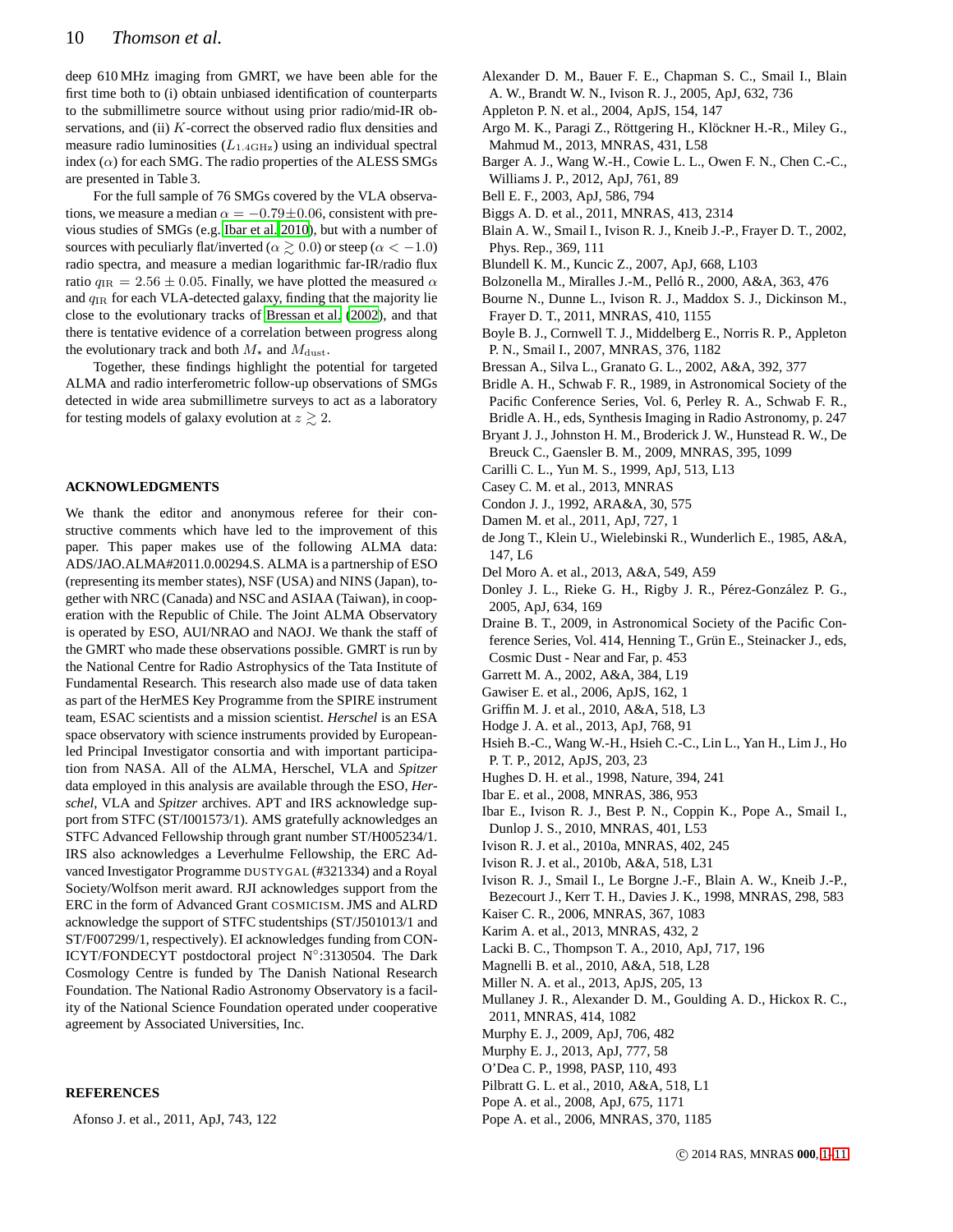- <span id="page-10-0"></span>Sanders D. B., Mirabel I. F., 1996, ARA&A, 34, 749
- <span id="page-10-5"></span>Sargent M. T. et al., 2010, ApJ, 714, L190
- <span id="page-10-6"></span>Schleicher D. R. G., Beck R., 2013, A&A, 556, A142
- <span id="page-10-4"></span>Seymour N., Huynh M., Dwelly T., Symeonidis M., Hopkins A., McHardy I. M., Page M. J., Rieke G., 2009, MNRAS, 398, 1573
- <span id="page-10-8"></span>Simpson J. et al., 2013, ArXiv e-prints:1310.6363
- <span id="page-10-2"></span>Smail I., Ivison R. J., Owen F. N., Blain A. W., Kneib J.-P., 2000, ApJ, 528, 612
- <span id="page-10-1"></span>Swinbank A. M. et al., 2014, MNRAS, 438, 1267
- <span id="page-10-10"></span>Valiante E., Lutz D., Sturm E., Genzel R., Tacconi L. J., Lehnert
- M. D., Baker A. J., 2007, ApJ, 660, 1060
- <span id="page-10-3"></span>Voelk H. J., 1989, A&A, 218, 67
- <span id="page-10-9"></span>Wang S. X. et al., 2013, ApJ, 778, 179
- <span id="page-10-7"></span>Weiß A. et al., 2009, ApJ, 707, 1201
- <span id="page-10-11"></span>Yun M. S., Reddy N. A., Condon J. J., 2001, ApJ, 554, 803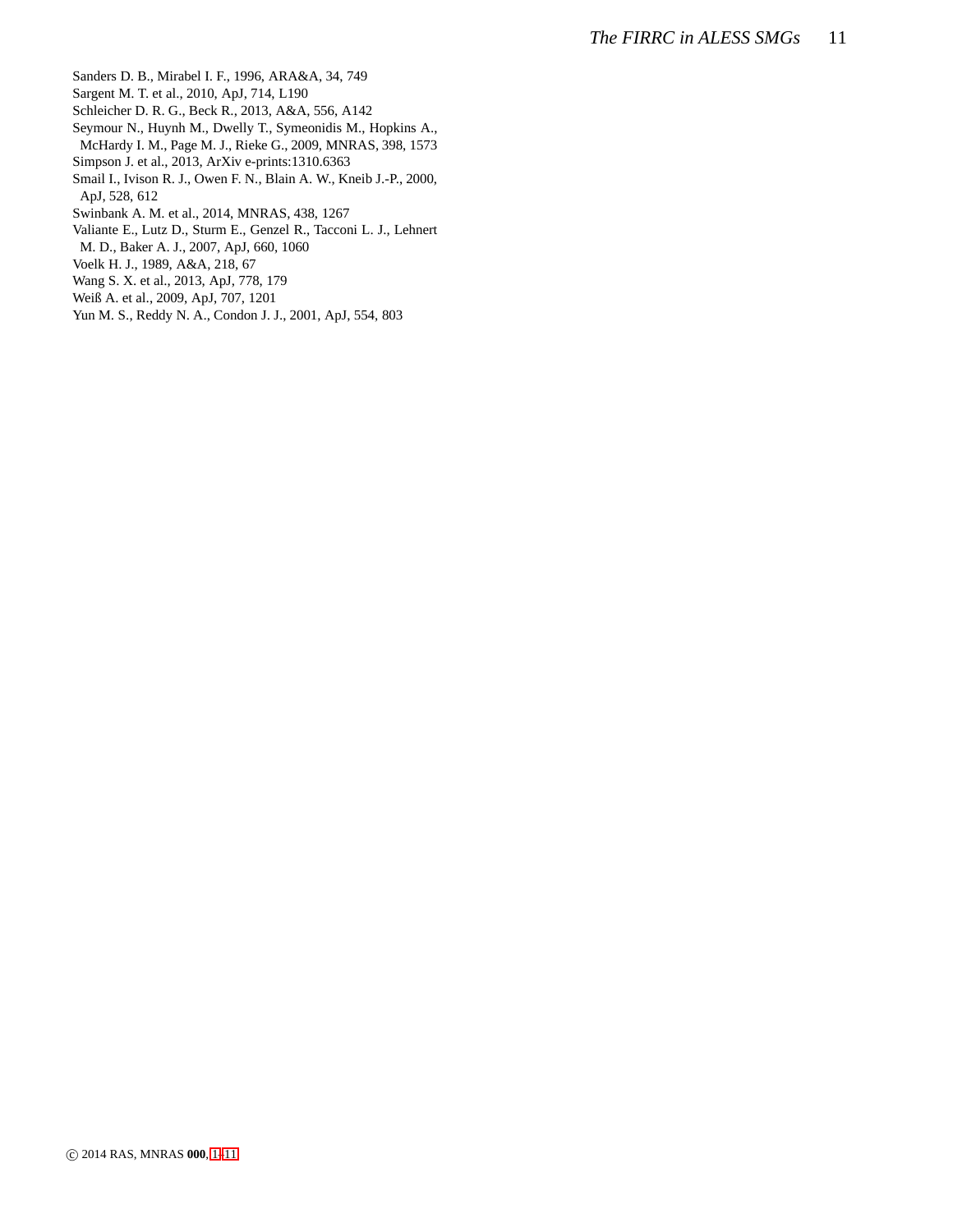<span id="page-11-0"></span>**Table 3.** The radio properties of selected ALESS SMGs

| <b>ALESS ID</b>                          | RA<br>(J 2000)     | Dec<br>(J 2000)          | $z_{\rm phot}^a$                                                                                                                                                                                             | $S^b_{870\,\mu\mathrm{m}}$     | $S_{1.4\,\mathrm{GHz}}{}^c$ | $S_{610\,\mathrm{MHz}}{}^c$  | $S_{\rm IR}$<br>$(x10^{-15} W m^{-2})$ | $\alpha_{610}^{1400}$                | $q_{IR}$                           |
|------------------------------------------|--------------------|--------------------------|--------------------------------------------------------------------------------------------------------------------------------------------------------------------------------------------------------------|--------------------------------|-----------------------------|------------------------------|----------------------------------------|--------------------------------------|------------------------------------|
|                                          |                    |                          |                                                                                                                                                                                                              | (mJy)                          | $(\mu Jy)$                  | $(\mu Jy)$                   |                                        |                                      |                                    |
| <b>ALESS 001.1</b>                       | 53.3103            | $-27.9374$               | $4.34^{+2.66}_{-1.43}$                                                                                                                                                                                       | $6.7 \pm 0.5$                  | $<$ 25                      | < 45                         | $0.07 \pm 0.16$                        |                                      | < 2.46                             |
| <b>ALESS 001.2</b>                       | 53.3101            | $-27.9366$               | $4.64 + \frac{1.43}{1.34}$<br>$2.85_{-6.81}^{+0.20}$                                                                                                                                                         | $3.5 \pm 0.4$                  | $< 24\,$                    | $<47\,$                      | $0.06 \pm 0.05$                        |                                      | < 2.42                             |
| <b>ALESS 001.3</b>                       | 53.3091            | $-27.9368$               | $1.96^{+0.27}_{-0.27}$                                                                                                                                                                                       | $1.9 \pm 0.4$                  | $<23\,$                     | $<44\,$                      | $0.18\pm0.06$                          |                                      | < 2.79                             |
| ALESS 002.1                              | 53.2612            | $-27.9452$               | $3.90_{-0.50}^{+0.50}$                                                                                                                                                                                       | $3.8 \pm 0.4$                  | $237 \pm 8$                 | $470 \pm 13$                 | $0.61 \pm 0.00$                        | $-0.82 \pm 0.03$                     | $2.23 \pm 0.01$                    |
| <b>ALESS 003.1</b>                       | 53.3396            | $-27.9223$               | $2.86^{+0.05}_{-0.05}$                                                                                                                                                                                       | $8.3 \pm 0.4$                  | $29\pm\,8$                  | $82 \pm 17$                  | $0.24 \pm 0.12$                        | $-1.26 \pm 0.30$                     | $3.21 \pm 0.26$                    |
| <b>ALESS 005.1</b>                       | 52.8705            | $-27.9858$               |                                                                                                                                                                                                              | $7.8 \pm 0.7$                  | $42 \pm 9$                  | $91 \pm 22$                  | $0.27 \pm 0.02$                        | $-0.94 \pm 0.22$                     | $2.80 \pm 0.10$                    |
| <b>ALESS 006.1</b>                       | 53.2373            | $-28.0169$               | $0.45 + 0.06$<br>$2.50^{+0.04}_{-0.12}$                                                                                                                                                                      | $6.0 \pm 0.4$                  | $49\pm8$                    | < 73                         | $1.04 \pm 0.34$                        | $\ge -0.48$                          | $2.77 \pm 0.16$                    |
| <b>ALESS 007.1</b>                       | 53.3142            | $-27.7568$               | $4.50^{+0.16}_{-2.2}$                                                                                                                                                                                        | $6.1 \pm 0.3$                  | $79 + 7$                    | $145 \pm 18$                 | $0.50 \pm 0.09$                        | $-0.74 \pm 0.09$                     | $2.63 \pm 0.09$                    |
| <b>ALESS 009.1</b>                       | 53.0472            | $-27.8700$               | $2.02_{-0.09}^{+0.04}$                                                                                                                                                                                       | $8.8 \pm 0.5$                  | $35 \pm 7$                  | $52 \pm 16$                  | $0.16 \pm 0.13$                        | $-0.48 \pm 0.22$                     | $2.44 \pm 0.38$                    |
| <b>ALESS 010.1</b>                       | 53.0794            | $-27.8708$<br>$-27.9334$ | $2.83^{+1.88}_{-0.52}$                                                                                                                                                                                       | $5.2 \pm 0.5$                  | $49\pm 6$                   | < 71                         | $0.40 \pm 0.02$                        | $\ge -0.45$                          | $2.42 \pm 0.06$                    |
| <b>ALESS 011.1</b><br><b>ALESS 013.1</b> | 53.0577<br>53.2041 | $-27.7144$               | $-0.50$<br>$3.25 + 0.64$                                                                                                                                                                                     | $7.3 \pm 0.4$<br>$8.0 \pm 0.6$ | $55 \pm 7$<br>$25 \pm 6$    | $98 \pm 16$<br>$88 + 21$     | $0.45\pm0.04$<br>$0.22 \pm 0.09$       | $-0.68 \pm 0.13$<br>$-1.52 \pm 0.26$ | $2.74 \pm 0.07$<br>$3.33 \pm 0.21$ |
| <b>ALESS 014.1</b>                       | 52.9687            | $-28.0553$               | $4.46^{+2.54}_{-0.25}$                                                                                                                                                                                       | $7.5 \pm 0.5$                  | $91 \pm 8$                  | $86 \pm 17$                  | $0.18\pm0.01$                          | $0.07 \pm 0.10$                      | $1.67 \pm 0.05$                    |
| <b>ALESS 015.1</b>                       | 53.3890            | $-27.9915$               | $1.93^{+0.88}_{-0.62}$                                                                                                                                                                                       | $9.0 \pm 0.4$                  | $32 \pm 10$                 | $84 \pm 16$                  | $0.19 \pm 0.40$                        | $-1.16 \pm 0.31$                     | $2.73 \pm 0.94$                    |
| <b>ALESS 017.1</b>                       | 53.0304            | $-27.8558$               | $1.50^{+0.10}_{-0.22}$                                                                                                                                                                                       | $8.4 \pm 0.5$                  | $90\pm7$                    | $174 \pm 28$                 | $0.44 \pm 0.12$                        | $-0.79 \pm 0.08$                     | $2.43 \pm 0.13$                    |
| <b>ALESS 018.1</b>                       | 53.0203            | $-27.7799$               | $2.04^{+0.10}_{-0.07}$                                                                                                                                                                                       | $4.4 \pm 0.5$                  | $72 \pm 7$                  | $291 \pm 44$                 | $0.68\pm0.11$                          | $-1.68 \pm 0.10$                     | $3.21 \pm 0.08$                    |
| <b>ALESS 019.1</b>                       | 53.0344            | $-27.9706$               | $2.41^{+0.10}_{-0.17}$                                                                                                                                                                                       | $5.0 \pm 0.4$                  | $35 \pm 7$                  | $95 \pm 20$                  | $0.30 \pm 0.04$                        | $-1.21 \pm 0.20$                     | $3.01 \pm 0.10$                    |
| <b>ALESS 019.2</b>                       | 53.0329            | $-27.9733$               | 0.11<br>$2.17 + 0.09$                                                                                                                                                                                        | $2.0 \pm 0.5$                  | $< 26\,$                    | $< 57\,$                     | $0.16\pm0.14$                          |                                      | $< 2.62\,$                         |
| <b>ALESS 022.1</b>                       | 52.9455            | $-27.5443$               | 0.10<br>$1.88 + 0.19$                                                                                                                                                                                        | $4.5 \pm 0.5$                  | $65 \pm 9$                  | $109 \pm 25$                 | $0.41 \pm 0.39$                        | $-0.62 \pm 0.14$                     | $2.51 \pm 0.42$                    |
| ALESS 023.1                              | 53.0500            | $-28.0851$               | $4.99^{+\frac{5}{2}\cdot\frac{61}{2}}$                                                                                                                                                                       | $6.7 \pm 0.4$                  | $<$ 32                      | $< 85\,$                     | $0.10 \pm 0.07$                        |                                      | < 2.53                             |
| <b>ALESS 025.1</b>                       | 52.9870            | $-27.9943$               | $2.23_{-0.07}^{+0.07}$                                                                                                                                                                                       | $6.2 \pm 0.5$                  | $63\pm8$                    | $94 \pm 20$                  | $0.76 \pm 0.04$                        | $-0.47 \pm 0.13$                     | $2.74 \pm 0.06$                    |
| ALESS 029.1                              | 53.4037            | $-27.9693$               | 0.17<br>$2.65^{+\frac{5}{2}\cdot\frac{94}{2}}$                                                                                                                                                               | $5.9 \pm 0.4$                  | $50\pm10$                   | $57 \pm 18$                  | $0.67 \pm 0.06$                        | $-0.15 \pm 0.21$                     | $2.64 \pm 0.09$                    |
| <b>ALESS 031.1</b>                       | 52.9574            | $-27.9613$               | $2.88^{+1.80}_{-0.80}$                                                                                                                                                                                       | $8.1 \pm 0.4$                  | $30\pm7$                    | < 65                         | $0.40 \pm 0.29$                        | $> -0.91$                            | $2.97 \pm 0.33$                    |
| ALESS 037.1                              | 53.4006            | $-27.8974$               | $3.53^{+0.41}_{-0.56}$                                                                                                                                                                                       | $2.9 \pm 0.4$                  | $32 \pm 8$                  | $< 50\,$                     | $0.14 \pm 0.01$                        | $\ge -0.56$                          | $2.36 \pm 0.12$                    |
| <b>ALESS 037.2</b>                       | 53.4015            | $-27.8967$               | $4.87^{+0.31}_{-0.21}$                                                                                                                                                                                       | $1.6 \pm 0.4$                  | $<25\,$                     | $<49\,$                      | $0.03\pm0.03$                          |                                      | < 2.13                             |
| <b>ALESS 039.1</b>                       | 52.9376            | $-27.5769$               | $2.44^{+0.18}_{-0.18}$                                                                                                                                                                                       | $4.3 \pm 0.3$                  | $50\pm\,8$                  | $73 \pm 23$                  | $0.31 \pm 0.04$                        | $-0.46 \pm 0.18$                     | $2.47 \pm 0.09$                    |
| <b>ALESS 043.1</b>                       | 53.2777            | $-27.8007$               | $1.71^{+0.23}_{-0.20}$                                                                                                                                                                                       | $2.3 \pm 0.4$                  | $<24\,$                     | $< 83\,$                     | $0.20 \pm 0.14$                        |                                      | $< 2.70\,$                         |
| ALESS 045.1                              | 53.1053            | $-27.8751$               | $2.34_{-0.26}^{+0.12}$                                                                                                                                                                                       | $6.0 \pm 0.5$                  | $36\pm7$                    | $< 58\,$                     | $0.32 \pm 0.02$                        | $\ge -0.59$                          | $2.66 \pm 0.09$                    |
| <b>ALESS 049.1</b>                       | 52.8530            | $-27.8464$               | $2.76^{+0.11}_{-0.11}$                                                                                                                                                                                       | $6.0 \pm 0.7$                  | $85 \pm 8$                  | $154 \pm 50$                 | $0.44 \pm 0.05$                        | $-0.72 \pm 0.11$                     | $2.56 \pm 0.07$                    |
| <b>ALESS 049.2</b>                       | 52.8520            | $-27.8439$               | $1.47^{+0.07}_{-0.07}$<br>$-0.10$                                                                                                                                                                            | $1.8 \pm 0.5$                  | $37 \pm 8$                  | $<138\,$                     | $0.26 \pm 0.21$                        | $>-1.58$                             | $2.88 \pm 0.36$                    |
| <b>ALESS 051.1</b>                       | 52.9378            | $-27.7409$               | $1.22^{+\overset{0}{\circ}\cdot\overset{03}{\circ} }$<br>0.06                                                                                                                                                | $4.7 \pm 0.4$                  | $35 \pm 7$                  | 78 ± 24                      | $0.38 \pm 0.14$                        | $-0.99 \pm 0.22$                     | $2.81 \pm 0.18$                    |
| <b>ALESS 055.1</b>                       | 53.2592            | $-27.6765$               | $2.05^{+\check{0}.\check{1}5}_{\circ}$                                                                                                                                                                       | $4.0 \pm 0.4$                  | $< 25\,$                    | $< 52\,$                     | $0.06 \pm 0.00$                        |                                      | < 2.22                             |
| <b>ALESS 055.5</b>                       | 53.2598            | $-27.6765$               | $2.35_{-0.11}^{+0.13}$                                                                                                                                                                                       | $1.4 \pm 0.4$                  | $< 25\,$                    | $< 50\,$                     | $0.08\pm0.11$                          |                                      | < 2.39                             |
| <b>ALESS 057.1</b>                       | 52.9663            | $-27.8909$               | $2.95_{-6}^{+0.13}$<br>$2.09^{+0.10}_{-0.78}$                                                                                                                                                                | $3.6 \pm 0.6$                  | $51\pm7$                    | $83 \pm 23$                  | $0.23 \pm 0.04$                        | $-0.59 \pm 0.15$                     | $2.42 \pm 0.10$                    |
| <b>ALESS 059.2</b>                       | 53.2659            | $-27.7384$               | $6.52^{+0.29}_{-0.36}$                                                                                                                                                                                       | $1.9 \pm 0.4$                  | $<$ 25                      | $<$ 53                       | $0.19 \pm 0.21$                        |                                      | < 2.71                             |
| <b>ALESS 061.1</b>                       | 53.1911            | $-28.0065$               | 0.34                                                                                                                                                                                                         | $4.3 \pm 0.5$                  | $<$ 26                      | < 61                         | $0.05 \pm 0.02$                        |                                      | < 2.38                             |
| <b>ALESS 063.1</b>                       | 53.2852            | $-28.0122$               | $1.86^{+\check{0}.\check{1} \check{0}}$<br>$2.81_{-6}^{+0.39}$                                                                                                                                               | $5.6 \pm 0.3$                  | $<$ 27                      | $< 58\,$                     | $0.09 \pm 0.01$                        | $\overline{\phantom{0}}$             | $< 2.32\,$                         |
| ALESS 065.1                              | 53.2178            | $-27.5906$               | $2.33_{-0.05}^{+0.36}$                                                                                                                                                                                       | $4.2 \pm 0.4$                  | $<25\,$                     | $< 85\,$                     | $0.22 \pm 0.10$                        | $\overline{\phantom{m}}$             | < 2.85                             |
| ALESS 066.1                              | 53.3831            | $-27.9026$               |                                                                                                                                                                                                              | $2.5 \pm 0.5$                  | $70\pm8$                    | $<$ 46                       | $0.30 \pm 0.04$                        | > 0.51                               | $1.64 \pm 0.08$                    |
| ALESS 067.1                              | 53.1800            | $-27.9206$               |                                                                                                                                                                                                              | $4.5 \pm 0.4$                  | $74 \pm 7$                  | $137 \pm 15$                 | $0.60 \pm 0.08$                        | $-0.75 \pm 0.10$                     | $2.70 \pm 0.07$                    |
| <b>ALESS 067.2</b>                       | 53.1793            | $-27.9207$               |                                                                                                                                                                                                              | $1.7 \pm 0.4$                  | $54\pm8$                    | $137 \pm 15$                 | $0.14 \pm 0.03$                        | $-1.13\pm0.15$                       | $2.39 \pm 0.12$                    |
| <b>ALESS 069.1</b><br><b>ALESS 070.1</b> | 52.8907            | $-27.9923$<br>$-27.6432$ | $2.33_{-0.04}^{+0.04}$<br>$2.13_{-0.09}^{+0.05}$<br>$2.06_{-0.16}^{+0.06}$<br>$2.34_{-0.27}^{+0.06}$<br>$2.27_{-0.06}^{+0.22}$<br>$2.73_{-0.22}^{+0.22}$<br>$2.73_{-0.25}^{+0.22}$<br>$5.18_{-0.45}^{+0.24}$ | $4.9 \pm 0.6$<br>$5.2 \pm 0.4$ | $31 \pm 10$                 | < 65                         | $0.20 \pm 0.02$                        | $>-0.90$                             | $2.46 \pm 0.15$<br>$2.29 \pm 0.05$ |
| ALESS 071.1                              | 52.9334<br>53.2735 | $-27.5578$               |                                                                                                                                                                                                              | $2.9 \pm 0.6$                  | $273 \pm 8$<br>$199 \pm 9$  | $533 \pm 21$<br>$370 \pm 21$ | $0.77\pm0.08$                          | $-0.81 \pm 0.03$<br>$-0.75 \pm 0.05$ | $2.58 \pm 0.02$                    |
| ALESS 071.3                              | 53.2756            | $-27.5564$               |                                                                                                                                                                                                              | $1.4 \pm 0.4$                  | $<$ 28                      | < 71                         | $1.13 \pm 0.00$<br>$0.17 \pm 0.06$     |                                      | < 2.66                             |
| ALESS 073.1                              | 53.1220            | $-27.9388$               |                                                                                                                                                                                                              | $6.1 \pm 0.5$                  | $24\pm 6$                   | < 41                         | $0.08\pm0.02$                          | $> -0.64$                            | $2.32 \pm 0.18$                    |
| ALESS 074.1                              | 53.2881            | $-27.8048$               | $1.80^{+0.13}_{-0.13}$                                                                                                                                                                                       | $4.6 \pm 0.7$                  | $48\pm8$                    | < 125                        | $0.49 \pm 0.00$                        | $> -1.15$                            | $2.20 \pm 0.07$                    |
| <b>ALESS 075.1</b>                       | 52.8633            | $-27.9309$               | $2.39^{+0.13}_{-0.08}$                                                                                                                                                                                       | $3.2 \pm 0.4$                  | $75 \pm 9$                  | $86 \pm 24$                  | $0.36\pm0.08$                          | $-0.16 \pm 0.13$                     | $2.19 \pm 0.11$                    |
| <b>ALESS 075.4</b>                       | 52.8607            | $-27.9321$               |                                                                                                                                                                                                              | $1.3 \pm 0.4$                  | $<$ 30                      | < 76                         | $0.13 \pm 0.18$                        |                                      | < 2.48                             |
| ALESS 079.1                              | 53.0881            | $-27.9408$               | $2.39^{+0.06}_{-0.34}$<br>$2.10^{+0.29}_{-0.34}$<br>$2.04^{+0.62}_{-0.31}$<br>$1.55^{+0.10}_{-0.18}$<br>$1.96^{+0.16}_{-0.14}$                                                                               | $4.1 \pm 0.4$                  | $<$ 25                      | $85 \pm 19$                  | $0.33 \pm 0.02$                        | $-1.46 \pm 0.34$                     | $<$ 3.25 $\pm$ 0.15                |
| <b>ALESS 079.2</b>                       | 53.0900            | $-27.9400$               |                                                                                                                                                                                                              | $2.0 \pm 0.4$                  | $41 \pm 7$                  | $<$ 59                       | $0.53\pm0.16$                          | $\ge -0.44$                          | $2.62 \pm 0.15$                    |
| <b>ALESS 080.1</b>                       | 52.9283            | $-27.8102$               |                                                                                                                                                                                                              | $4.0 \pm 0.9$                  | 49 ± 7                      | $<$ 78                       | $0.18 \pm 0.05$                        | $\ge -0.56$                          | $2.06 \pm 0.14$                    |
| <b>ALESS 080.2</b>                       | 52.9276            | $-27.8114$               | $1.36^{+0.14}_{-0.17}$                                                                                                                                                                                       | $3.5 \pm 0.9$                  | $<$ 25                      | < 74                         | $0.14 \pm 0.18$                        |                                      | < 2.49                             |
| <b>ALESS 082.1</b>                       | 53.2250            | $-27.6375$               | $1.36^{+0.08}_{-0.08}$ $2.10^{+3.27}_{-0.44}$ $0.56^{+1.54}_{-0.50}$ $1.92^{+0.08}_{-0.07}$                                                                                                                  | $1.9 \pm 0.5$                  | < 24                        | < 74                         | $0.22 \pm 0.17$                        | $\overline{\phantom{0}}$             | < 2.77                             |
| <b>ALESS 083.4</b>                       | 53.2863            | $-28.0885$               |                                                                                                                                                                                                              | $1.4 \pm 0.4$                  | $<$ 31                      | < 60                         | $0.97 \pm 1.71$                        | $\overline{\phantom{m}}$             | < 3.08                             |
| <b>ALESS 084.1</b>                       | 52.9771            | $-27.8516$               |                                                                                                                                                                                                              | $3.2 \pm 0.6$                  | $39 + 7$                    | $122 \pm 28$                 | $0.40 \pm 0.05$                        | $-1.38 \pm 0.18$                     | $3.07 \pm 0.09$                    |
| <b>ALESS 084.2</b>                       | 52.9744            | $-27.8512$               | $1.75^{+0.08}_{-0.10}$                                                                                                                                                                                       | $3.2 \pm 0.8$                  | $<$ 23                      | $<$ 79                       | $0.19 \pm 0.08$                        |                                      | < 2.70                             |
| ALESS 087.1                              | 53.2120            | $-27.5282$               | -0.19<br>$3.20^{+0.08}_{-0.02}$                                                                                                                                                                              | $1.3 \pm 0.4$                  | $58\pm9$                    | $171 \pm 27$                 | $0.14 \pm 0.01$                        | $-1.29 \pm 0.16$                     | $2.61 \pm 0.08$                    |
| <b>ALESS 088.1</b>                       | 52.9782            | $-27.8949$               | $3.20_{-0.47}^{+0.47}$<br>$1.83_{-0.11}^{+0.12}$                                                                                                                                                             | $4.6 \pm 0.6$                  | $34 \pm 7$                  | $140 \pm 21$                 | $0.37 \pm 0.13$                        | $-1.72 \pm 0.20$                     | $3.24 \pm 0.18$                    |
|                                          |                    |                          |                                                                                                                                                                                                              |                                |                             |                              |                                        |                                      |                                    |

c 2014 RAS, MNRAS **000**, [1](#page-0-0)[–11](#page-11-0)